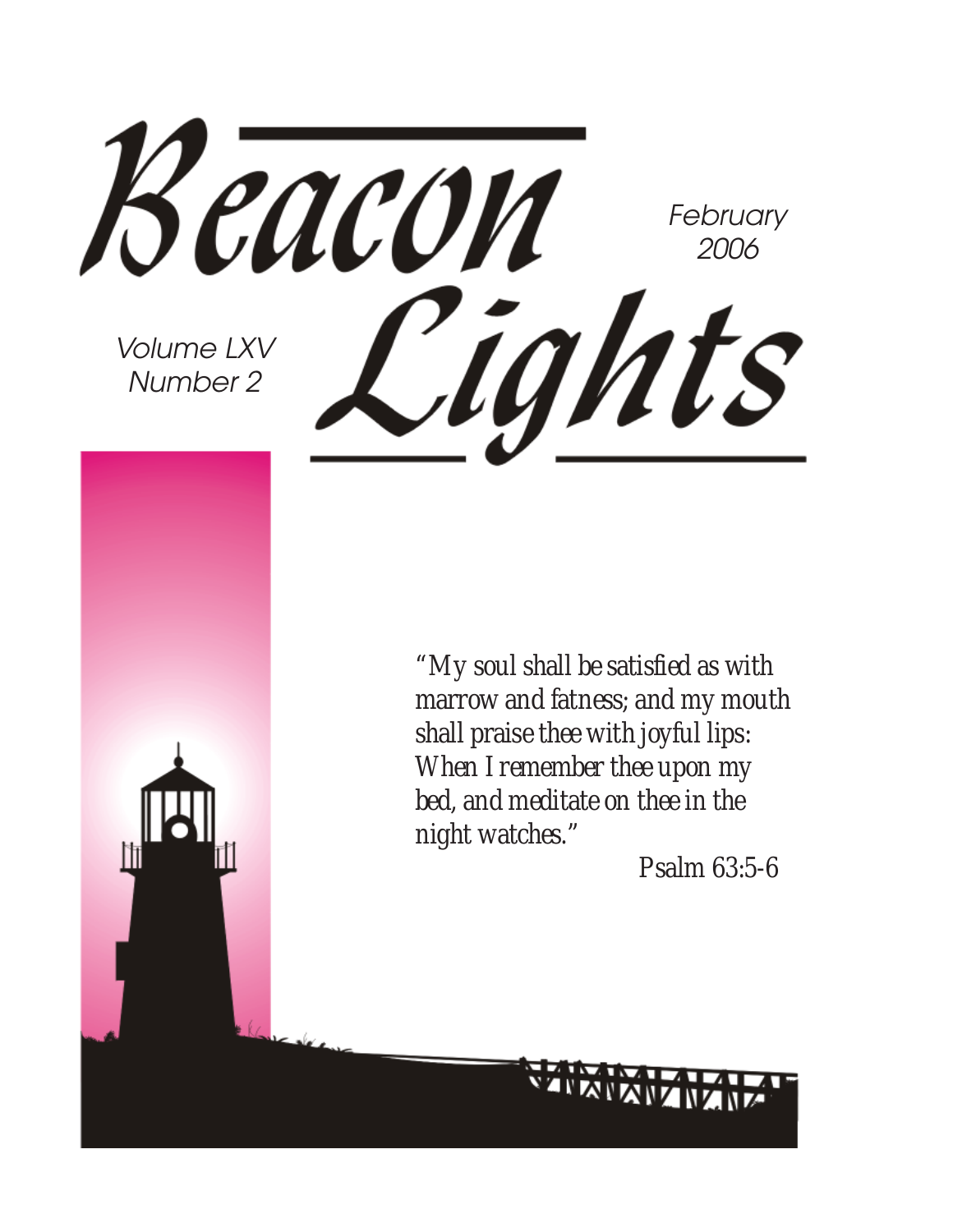| <b>Table of Contents</b> |                                                                                     |
|--------------------------|-------------------------------------------------------------------------------------|
| 3                        | <b>EDITORIAL</b><br><b>Church Candy Challenge</b>                                   |
| 4                        | <b>FRUITFUL BRANCHES</b><br><b>Teaching Covenant Children to Pray</b>               |
| $\overline{7}$           | <b>STORY TIME</b><br><b>Sam Learns a Lesson</b>                                     |
| 9                        | <b>GEM OF THE MONTH</b><br><b>Foolishness</b>                                       |
| 10                       | <b>CONSIDER THE CREATION</b><br><b>Winter Sleigh Ride</b>                           |
| 11                       | <b>DEVOTIONAL</b><br><b>Watching Daily At My Gates</b>                              |
| 15                       | CHURCH FAMILY<br>Stewardship (3)                                                    |
| 18                       | MEMOIR OF REV. C. HANKO<br><b>Chapter 9: Rev. Hoeksema Is Deposed</b>               |
| 21                       | <b>FROM THE PASTOR'S STUDY</b><br>The Church, the Pillar and Ground of theTruth (2) |
| 22                       | <b>CHURCH NEWS</b><br><b>Church News</b>                                            |
| 23                       | <b>LITTLE LIGHTS</b><br><b>The Answer</b>                                           |
|                          |                                                                                     |
|                          |                                                                                     |
|                          |                                                                                     |
|                          |                                                                                     |

Beacon Lights is published monthly by the Federation of Protestant Reformed Young People's Societies. Subscription price is \$10.00. Please send all correspondence, address changes, subscriptions, and article submissions to the business office.

#### EDITORIAL POLICY

The articles of Beacon Lights do not necessarily indicate the viewpoint of the Editorial Staff. Every author is solely responsible for the contents of his own article.

The Beacon Lights encourages its readers to contact the business office with any questions or comments. Letters may be edited for printing. We will not publish anonymous letters, but will withhold names upon request.

If any material of Beacon Lights is reprinted by another periodical, we will appreciate your giving the source and forwarding the printed periodical to the business office.

#### **BEACON LIGHTS**

EDITOR John Huizenga

ASSOCIATE EDITOR Aaron Cleveland

SECRETARY Kim Doezema

CONTENTS COMMITTEE John Huizenga Tom Cammenga Christiana DeJong Trisha Haak Kris Moelker

EXECUTIVE FEDERATION BOARD Matt Overway (President) Daniel Holstege (Vice-President) Sara Huizinga (Secretary) Jeffrey Van Uffelen (Treasurer) Sarah Koole (Librarian) Rachel Nagelkerke (Vice-Secretary) Eric Gritters (Vice-Treasurer) Greg Van Overloop (Youth Coordinator) Rev. Ronald Van Overloop (Spiritual Advisor) Rev. Rodney Kleyn (Spiritual Advisor)

PROMOTION COMMITTEE Kim Doezema Rachel Joostens

PRODUCTION COMMITTEE Aaron Cleveland Rachel Joostens

BUSINESS OFFICE Beacon Lights P.O. Box 144 Randolph, WI 53956 Phone: (920) 326-6186 Email: huizenga@powercom.net

BEACON LIGHTS ON TAPE A free service to the legally blind. Contact Sam Copple 659 Lincoln Ave. NW Grand Rapids, MI 49504 Phone: (616) 774-4132 Email: SamCopple@email.msn.com

CHURCH NEWS ANNOUNCEMENTS Melinda Bleyenberg Email: darylmel@altelco.net.

BOOK SALES Becky Kalsbeek

TYPESETTER Robert Vermeer

PRINTER James Huizinga

MAILERS Bill & Fran Leep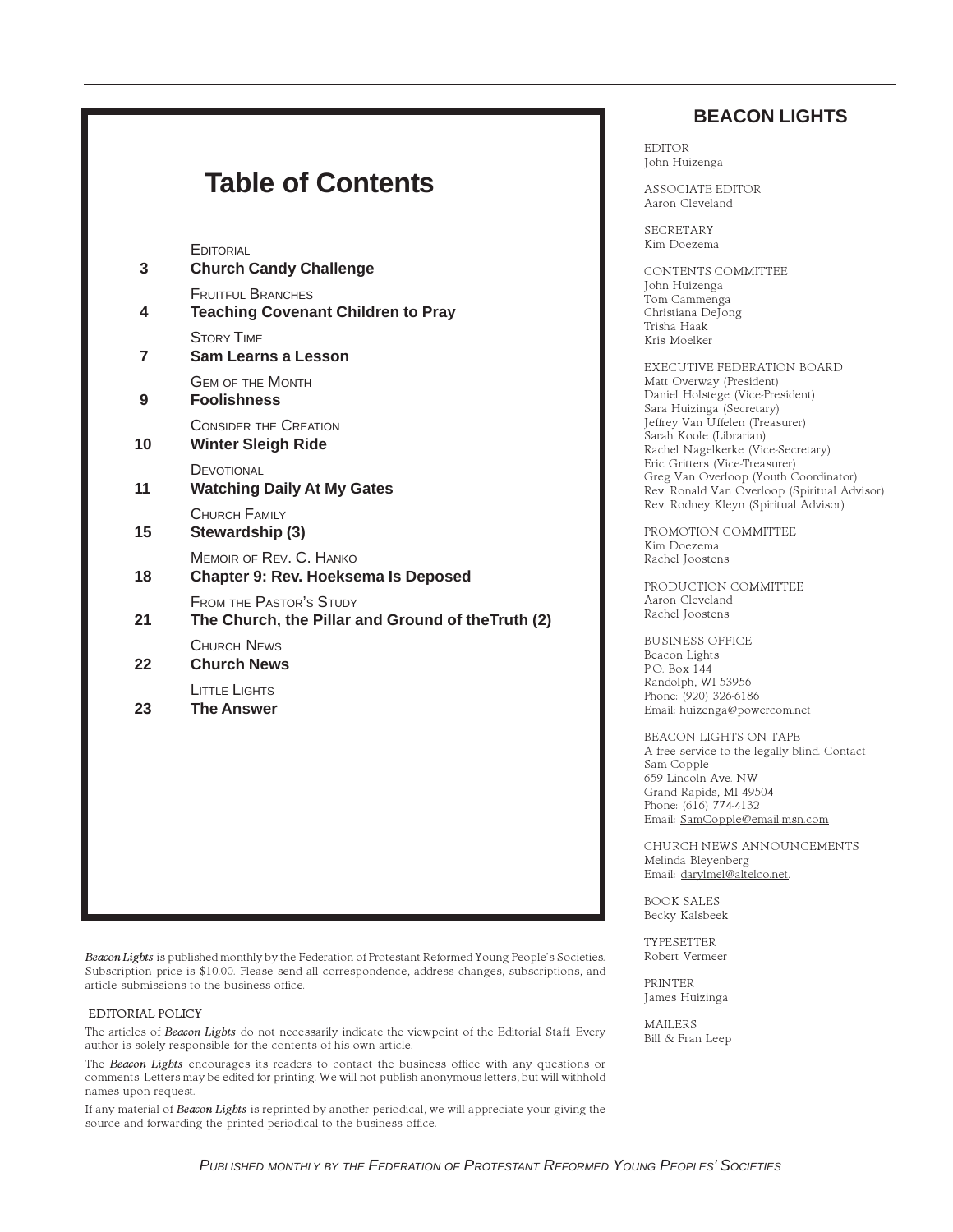**Editorial** 



# Church Candy Challenge

by John Huizenga

visitor once paid our church a visit and had some questions after the service. "What is your view<br>on Christian education? Why don't you sing any hymns? Do you use any version of the Bible<br>other than the KJV? What do you be on Christian education? Why don't you sing any hymns? Do you use any version of the Bible other than the KJV? What do you believe about regeneration?" And then, in a rather puzzled tone, "What is it that everyone eats right after the reading of Scripture?"

Has the ritual of eating church candy become such a prominent part of our worship that someone new to the PRC runs the risk of supposing that this is some new way of partaking in the Lord's Supper? Perhaps that would be an exaggeration, but such a noticeable practice raises some important issues. Ministers have, on occasion, found it distracting enough to pause and wait a moment until everyone is finished lest the word of God be lost in the shuffle. If it is that distracting, then I think each one of us ought to examine our habits in church to find out if they in any way rob us of the word of God.

It is never easy to examine ourselves or be criticized by someone. Our first response is usually to become defensive and give excuses. "It's just a piece of candy. I need it to help me stay awake and pay attention. Everyone else does it. I can listen while I get my candy." But, if the possibility exists that the word of God finds richer soil that produces more fruit, isn't it worth trying to cultivate such a soil? Here is the challenge: just leave the candy home for a month and give special attention to those opening words of the sermon. Ask yourself, "Is the candy really worth the risks? Is there a better way to stay awake and pay attention? Could I better spend the time it takes to prepare candy for church and instructing children in proper candy-eating etiquette, with positive instruction in preparation for worship? Why do I 'need' that candy, anyway?"

If you are willing to take the challenge, I am quite confident that you will become much more aware of the commotion that comes with eating a piece of candy. There are some who are quite conscious of minimizing distraction and avoid noisy wrappers and rummaging around. Others seem to be oblivious to any distraction they may be causing. How self-conscious one is probably has something to do with one's personality, but I think it is also something that develops over time. Parents may introduce the idea to their children with strict instructions not to make any noise or crunch hard candy with their teeth; but as time goes on, it becomes such a routine that little thought is given to the potential for distraction until ministers need to wait and visitors raise their eyebrows.

We may argue that this little disturbance fits nicely between the reading of Scripture and the sermon, and actually helps us listen in one way or another. This may be true in some cases, but if we make the effort to examine ourselves and observe others, chances are good that we will confess that the reality is more like this: Once the "settle in" routine of a piece of candy, getting comfortable in the bench, and solving any communication issues with others in the candy handout is complete, it takes another minute or two to find out where the minister is at in his train of thought. If the flow of the sermon is not easily picked up, the pleasures of a piece of candy may actually lull the mind into daydreaming about other plans or problems. The transition between reading and sermon is a rather critical time. It is like the time a tour guide begins the tour. If you are looking somewhere else when the group leaves, it may be very difficult to find the group again and the whole trip is tainted.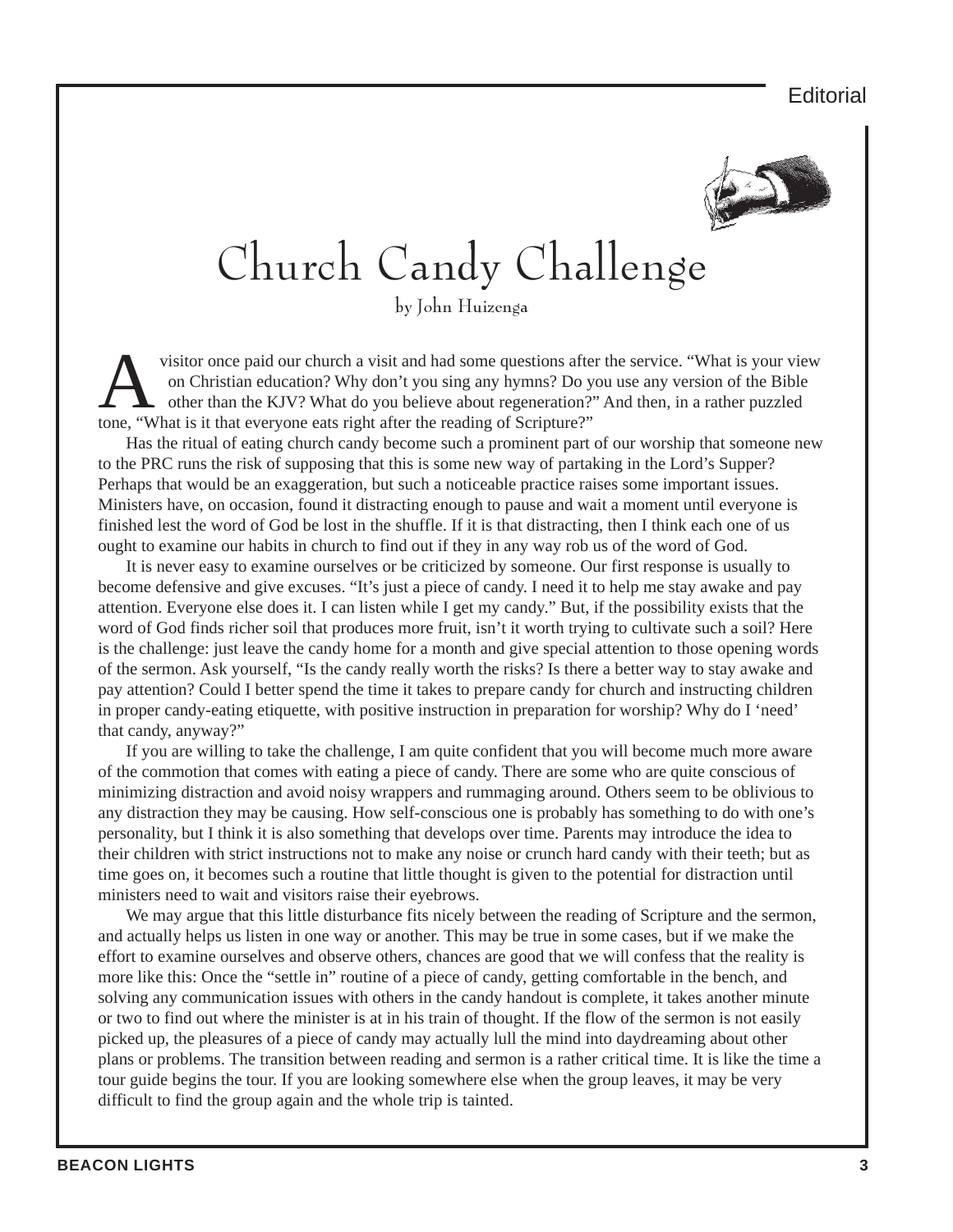As far as the power of candy to enhance concentration and alertness, I have found no sound scientific evidence. I did find a good deal of evidence that sugar produces the opposite effect. Really, now, why do I eat that piece of candy? People generally eat a piece of candy because it tastes good. It is something to enjoy. We are looking for a little bit of pleasure before the long haul of the sermon. Perhaps it is a reward for having "survived" thus far. It is something to look forward to after enduring another fifteen minutes of church. Now put yourself in the place of the minister. Is this how you would like your audience to feel if you were the one bringing the most wondrous news in the world to them? More importantly, is God pleased with this reason for eating candy?

The issues of this habit are not limited to the candy-eater himself. Kids, and probably some adults, who are restricted from having candy usually can be found staring with envy until the last sugary juice is swallowed. What is going on in their heads?—envy? coveting? anger?—probably not a careful consideration of the opening words of the sermon. Sometimes the process of distributing candy down a row of squirmy children is more entertaining than a circus. The Bibles are hardly closed when every head turns toward the candy bag. The act begins with one who is unhappy with the next color in the life-saver roll. Next a piece falls and rolls up two benches. A cry of despair is followed by a clunk as the little one falls off the bench in the process of trying to look for it. Older siblings giggle. The parents frantically look back and forth trying to manage the affair with dirty looks. Just when things seem to settle down, the impatient ones chomp down their share with loud crunching. Those in the benches five rows behind are either more interested in the entertainment or are disgusted. Either way, these have also missed the critical opening sentences of the sermon and are destined to drift into daydreaming.

The word of God demands our full attention. If you are worn out and tired after a long hard week, try some coffee or a caffeine pill before going to church. The health risks are probably no different than a piece of candy, and they are scientifically proven to improve alertness and concentration. Don't settle for the cheap reward of a sweet treat; the true reward for of a sermon well digested is peace in the soul and deeper knowledge of God. ❖

### Fruitful Branches

# Teaching Covenant Children to Pray

By Keri Haak

Imagine yourself as a five-year-old boy on your first<br>day of kindergarten. Your mom drops you off at<br>school. You find your desk in a classroom full of<br>other boys and girls, your friends from church. Your magine yourself as a five-year-old boy on your first day of kindergarten. Your mom drops you off at school. You find your desk in a classroom full of teacher, Miss Waters, quiets the class and then says, "Shall we begin our day in prayer?" You look at her and think- she prays too? From as far back as you can remember your mom has prayed with you each night before you go to sleep. Her soft, gentle voice showing you

what to pray for and teaching you the words: "Now I lay me down to sleep. I pray the Lord my soul to keep. If should die before I wake, I pray the Lord my soul to take." Your father prays before and after every meal. His voice is deep and strong. Sometimes the words he says you don't understand, but then he explains them to you. At church your pastor prays for a long time using even big-

**4 FEBRUARY 2006**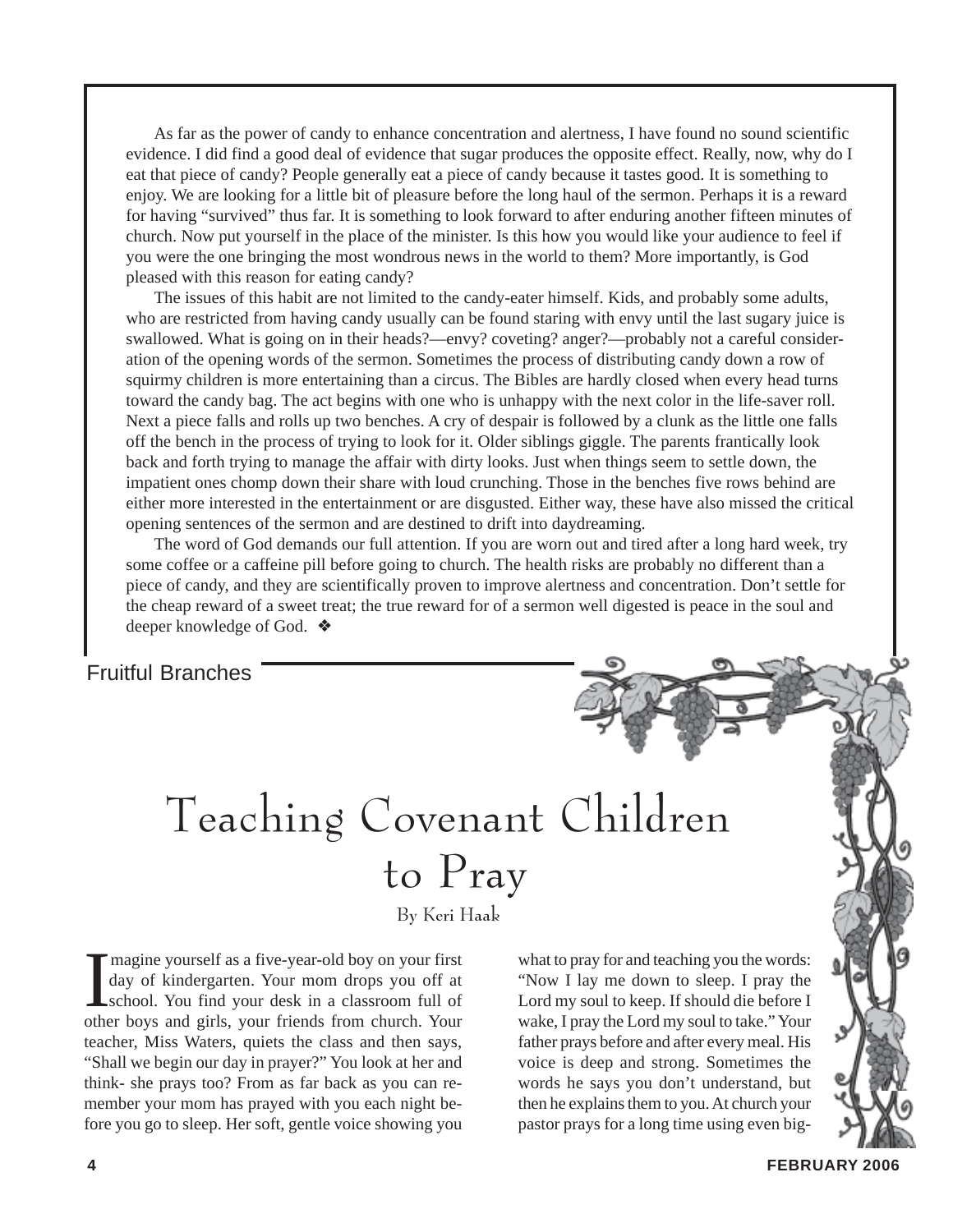ger words than your dad. The elders even come to visit and they too pray like your father and minister. And now at school you are praying with your teacher. She prays a lot like your mom with her quieter voice and words that are easy to understand. She prays for God to bless us as we begin to learn and make friendships. She prays for our parents at work, our minister, and our church. She prays for God to help each of us study hard and be nice to each other. She asks God to forgive our sins and keep us from sinning. Then she tells God that we love him for his sake. This is all very familiar to you. It is the same way your parents have prayed with you and you now feel comfortable in the new environment.

### The only way that we can teach our children to pray is by ourselves knowing how to pray.

The foundation of prayer is started in our homes and then confirmed and strengthened through our schools and church. Prayer is direct communication with God. It is necessary for Christians because, in the words of the Heidelberg catechism question and answer 116, "Prayer is the chief part of thankfulness which God requires of us." We are thankful because we are saved! (Eph. 2:8). We have hope, the only hope possible in this life, the hope of an eternal rest. The only way that we can teach our children to pray is by ourselves knowing how to pray. Then, through the example of prayer in the home, school, and church, we will teach our covenantal children, our heritage, how to pray. They will learn through our prayers by seeing when we pray, hearing how we pray, hearing what we pray, and seeing why we pray. These are the points we are teaching our children through their hearing of our prayers.

Children must see when we pray. 'When' refers first to the time at which you pray and second to the situations that bring you to prayer. The 'when' of prayer is seen and taught to the child mostly through the role of the parents. At what times during our day do we pray? For most of us, the answer to that question is before and after each meal, when we wake up in the morning, and when we go to bed at night. Are we teaching our children in our homes to pray at these times and explaining why we do this? Many parents of the Protestant Reformed denomination require their children to recite a short prayer after their father or mother prays at the beginning and end of each meal. The prayer is often (as little children), "Lord bless this food and drink, for Jesus' sake, Amen." Looking back after having prayed this prayer as a child, I have questioned the rationality behind this requirement of my parents. Rarely did I take this prayer seriously or think hard about what I was saying. It was often a game to see who could say it the fastest without getting yelled at. Now as I look back I see that my parents were teaching me a very basic concept that would always stay with me. They were showing me as a child the source of our food, teaching me at a young age that all came from God. They were also teaching me a good time to pray to God during my day—when pausing from our work to eat. They were saying, wherever you are, take a minute, or even a few sentences to thank God for the food you're going to be eating, to commune with him and ask his blessing. We notice that even Jesus, before he feed the five thousand, took time and gave thanks to his heavenly Father (John 6:12).

Another time that we regularly pray is in the evening before we sleep and the morning when we awake. "My mouth shall praise thee with joyful lips: when I remember thee upon my bed, and meditate upon thee in the night watches" (Psalm 63). From as far back as we can remember, our parents prayed with us before we went to sleep. They taught us verses such as "Now I lay me down to sleep. I pray the Lord my soul to keep. If is should die before I wake. I pray the Lord my soul to take." Through this they taught us that before we face anything, the day or the night, we must come before him who created the day and night and everything in them. "Evening, and morning, and at noon, will I pray, and cry aloud: and he shall hear my voice" (Psalm 55:17). Are we teaching our children this by the regular times in which we call upon God?

The "when" of prayer also includes the situation in which we are placed by the providence of God. Do our children see us coming before God regularly not only when we are in trouble and suffering extreme hurt but also when life runs smoothly? Can they say, yes Mom and Dad come to God when they are weary with the burdens of life, but at every time they come with thankfulness, always thanking God for his blessings, even when my grandma has died or my aunt's new baby is born with mental handicaps. Are we consistent in our prayers before them even when life is going smoothly? The reasons we come to God and what we pray for impacts how we teach our children to pray.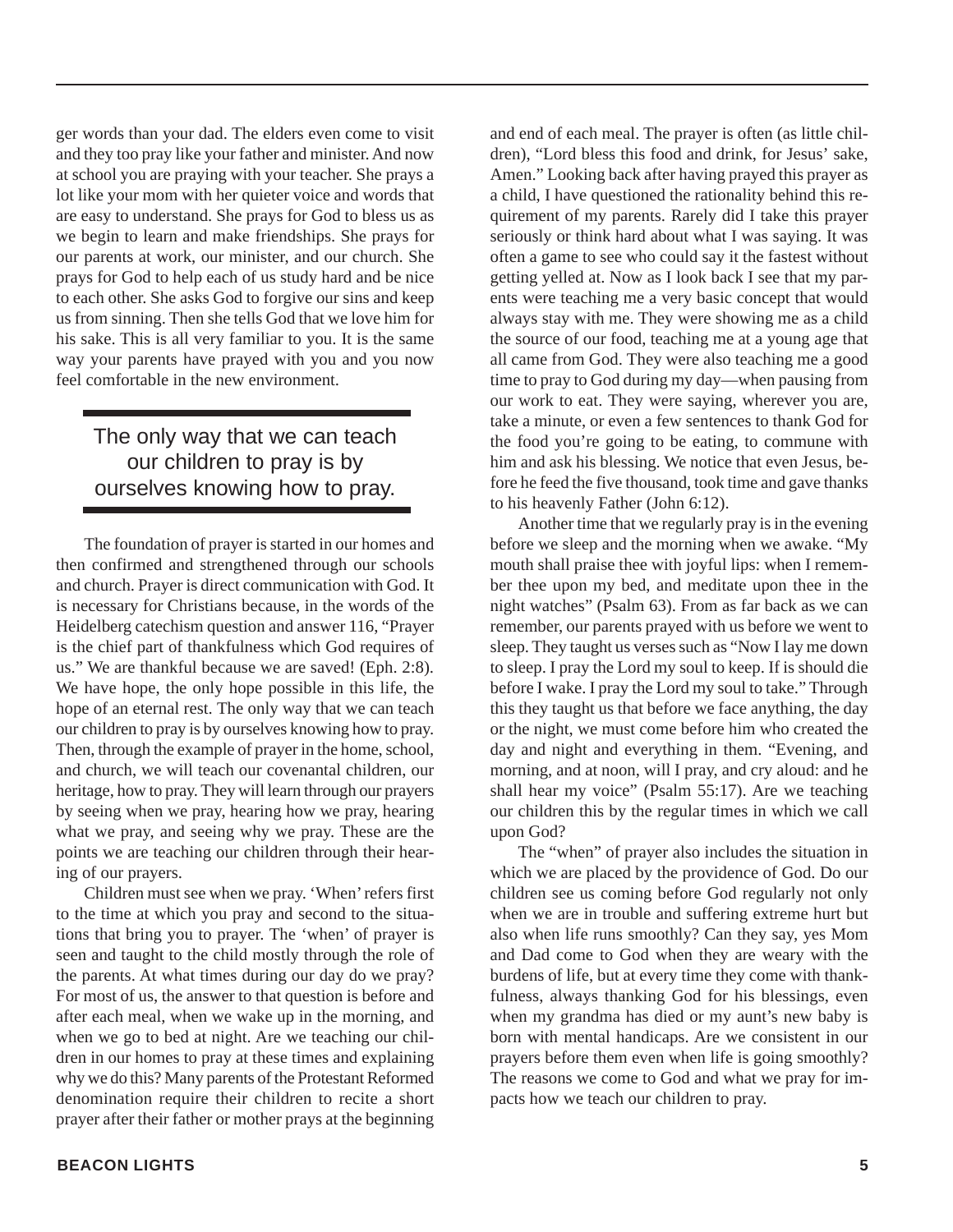Our covenantal children must see how we pray. What does our posture and attitude reflect? The way and manner in which we come before God and talk to him greatly impacts the way our covenantal children view prayer. One place we see this is in church and its role of the church in teaching our children to pray. In church, do our children see us and the other members of the congregation slowly slouching into their seats as the pastor begins the congregational prayer (or better known to our children as "long prayer")? Do they see us trying to catch that extra ten to fifteen minutes of sleep we missed that morning, down in our seats, our heads in our hands, suddenly jerking up when our head falls too far? Or do they see us joyfully longing for that time where together as a congregation we are united in prayer, in direct communication with God! Psalm 100:4 clearly reflects this desire of the Christian's heart. "Enter into his gates with thanksgiving, and into his courts with praise: be thankful unto him and bless his name." This refers especially to the young people of our congregations, the ones the

…especially to the young people of our congregations, the ones the children watch with wide eyes and open hearts. Our posture and attitude during prayer as well as the whole service is what the covenantal children of the congregation are looking to…

children watch with wide eyes and open hearts. Our posture and attitude during prayer as well as the whole service is what the covenantal children of the congregation are looking to as their guideline. Are we being good examples of what it means to come before God in his house? Isaiah 56:7: "Even them will I bring to my holy mountain, their burnt offerings and their sacrifices shall be accepted upon mine alter, for mine house shall be called an house of prayer for all people." As members of the church we do well to ask ourselves: is this the way we are teaching our children to view prayer?

As parents and teachers, our prayers must not leave the impression with our children that prayer is something we have to do, so let's get it over with quickly, but rather as something we want to do, and deeper still, prayer must be seen in us as our great need, something we cannot live without. We come before God reverently, teaching our children to sit up, close their eyes, bow their head, fold their hands, and come with reverence. Our attitude in prayer reveals our attitude toward God whether it is flippant or intimate. Prayer shows the sincerity of

### Our attitude in prayer reveals our attitude toward God whether it flippant or intimate.

our relationship with him in our lives (Daniel 6:12). Then too, the words we use will not be terms that we might refer to our friends as: "You up there," "just bless us man," or "Lord I just wanna," etc. We will come before God with words of wisdom and understanding and through this teach our children the respect and reverence God deserves.

Understanding our attitude in prayer and how it teaches our child, we can then ask, "What do we teach our children to pray?" We must teach them the content of prayer. They hear us pray. What do our prayers say? Most of them start with thanking and praising God. This is what prayer is, as we have seen from the catechism. It is the chief part of thankfulness to God—our thankfulness for our salvation. This is why it is so beautiful that we are teaching our covenantal children to pray, for the promise is "unto you and to your children, and to all that are afar off, even as many as the Lord our God shall call" (Acts 2:39). The most important aspect of prayer is our thankfulness, because without him we are nothing. Second, we teach our children to ask forgiveness of their sins. We teach them to confess their sins to God and repent of them (Heidelberg Cat. LD 21 Q and A 56). Thirdly, we teach them to pray for deliverance from their sins, their flesh, the devil, and the world (Heidelberg Cat. LD 52). As parents, we see children and their sins. At a young age they sin mostly by disobedience. And so we pray with them particularly for that sin. We make our prayers understandable and applicable to them. Then fourth, we teach them to bring their petitions before the Lord. For so many of us, this is first. We always get to the petitions in our prayers, but rarely to the other three. We must teach our children that only in the way of thankfulness and assurance of our forgiveness can we bring our personal needs before God. We show them they can bring their struggles, what is on their mind and heart before God whenever they want. They can pray for their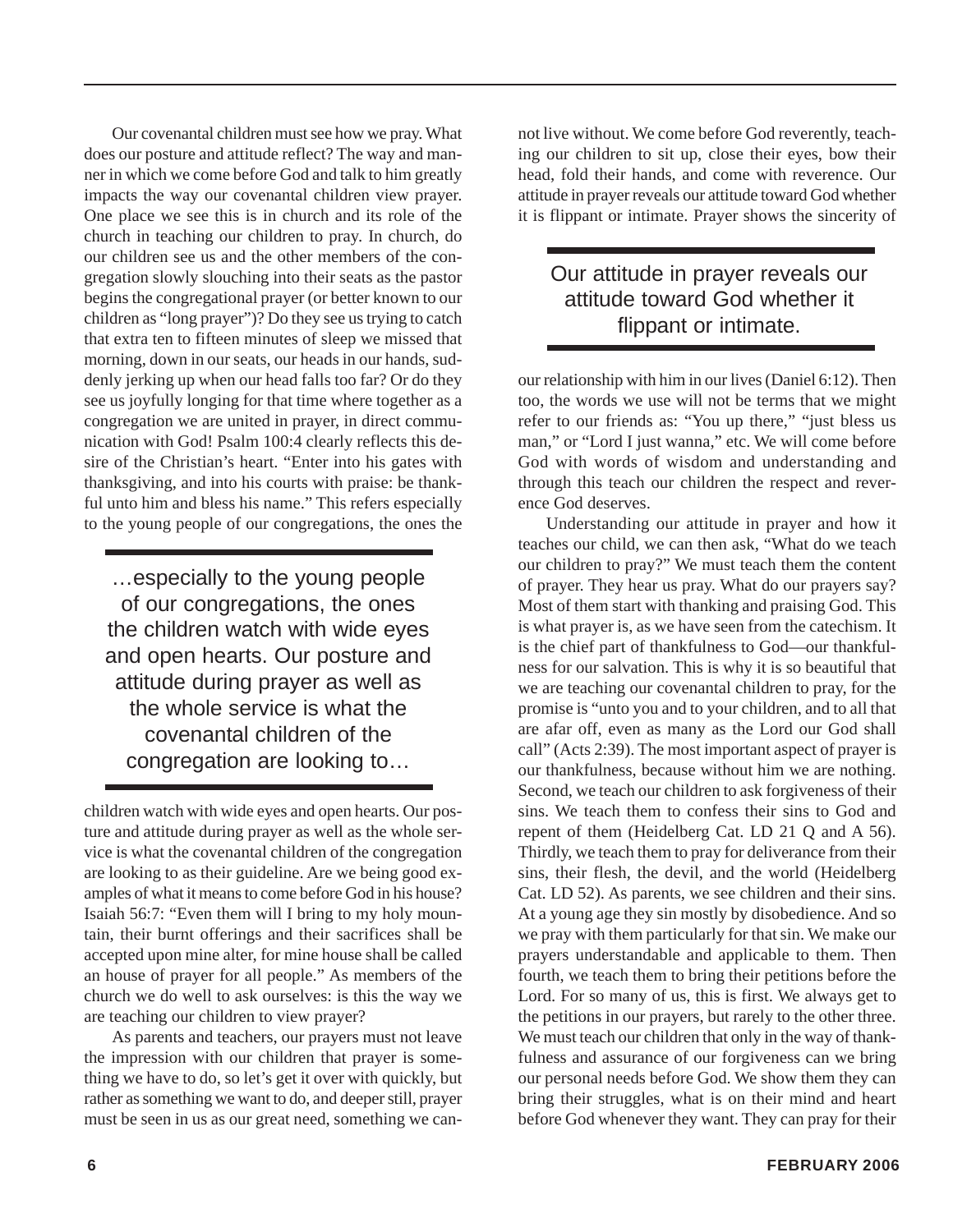friends and family. We teach them what they should pray for and what they should not—such as a sick cat or dying fish. Through our prayers they must see that we bring before God the church, the pastors, elders, our church family, the sick and widows, other peoples public needs or, as teachers, the needs of our classmates and their families. We teach them how to pray through our prayers and what we pray.

Our covenantal children must see why we pray. What do you say when your daughter asks you, "Why are you praying, Mom?" What is the basic, clear answer? Because Christ has died on the cross for my sins, and yours. We have hope then, the hope of eternal life, that blessed assurance that as covenantal children of God we have a heavenly home awaiting us.

All these points, the when, how, what, and why of prayer, are not things we sit down and tell our children in one setting. As the physical growth of our children is gradual, so also is their spiritual growth. It requires daily care and constant feeding. The need for instruction in prayer never ends. We are teaching prayer to our children even as they become young adults. In every moment of our lives we are, through our personal walk with

God and our own prayer life, instructing others in prayer. This is how children will learn to pray.

At a recent retreat, Rev. Cammenga shared this story with us. I would like to conclude with it. He told the story of visiting an elderly lady in his congregation in Loveland, Colorado. She was near death. He had visited with her, read the word, prayed with her and was preparing to leave. As he was walking out of the door, she called behind him and said, Reverend, you want to know what I pray now before I go to bed at night? "Now I lay me down to sleep, I pray the Lord my soul to keep. If I should die before I wake, I pray the Lord my soul to take." In her dying days she had returned to the prayer her mother had taught and prayed with her as a little girl, the first prayer she had learned as a child. The prayers we were taught as covenant children by our parents from our earliest years are a great power of God to teach us how to pray. They who learn to pray from childhood will, with God's blessing, live a life of prayer. ❖

*Keri is a member of Bethel Protestant Reformed Church in Roselle, Illinois. She wrote this essay for the Protestant Reformed Young People's Scholarship.*

*\_\_\_\_\_\_\_\_\_\_\_\_\_\_\_\_\_\_\_\_\_\_\_\_\_\_\_\_\_\_\_\_\_\_\_\_\_\_\_\_\_\_\_\_\_\_\_\_*

Story Time

### Sam Learns a Lesson

by Stephanie Van Engen

Sam jumped out of bed Saturday morning with big<br>plans running through his head. Today he was<br>going to work on his fort in the backyard! Dad<br>had given him some pieces of scrap wood to use and plans running through his head. Today he was going to work on his fort in the backyard! Dad had given him some pieces of scrap wood to use, and Sam was determined to have the best fort ever built. He hurriedly dressed in some clothes he found lying on his floor, dashed down the stairs, jumped over the last two and landed with a nice thud.

Mom was already busy in the kitchen. "Bye, Mom," Sam said. "I'm going to work on the fort."

"Well, you can play for awhile, but don't forget Saturdays are work days. You will need to help inside in a little while," Mom reminded him.

"OK," answered Sam and he flew out the door before Mom could change her mind.

"I hate work days," Sammy muttered as he made his way to the corner of the backyard where his fort was. "I hate housework! Yuck!" Sam continued. "I want to do REAL WORK. I want to use tools to build things, use the snow blower, or use the chain saw to trim trees. Cleaning my room is boooooooring, and so is taking out the garbage and mopping floors. I hate Saturday work!"

By now Sam had worked himself into quite a bad mood. He got busy hammering with some old nails Dad had given him, and after awhile he began to feel cheerful again…until his loud little brother called him inside.

Robby, Sam's little brother yelled loudly out the back door, "SAAAMM, MOM SAAAYS YOU HAVE TO COME IN AND WORK NOWWW!"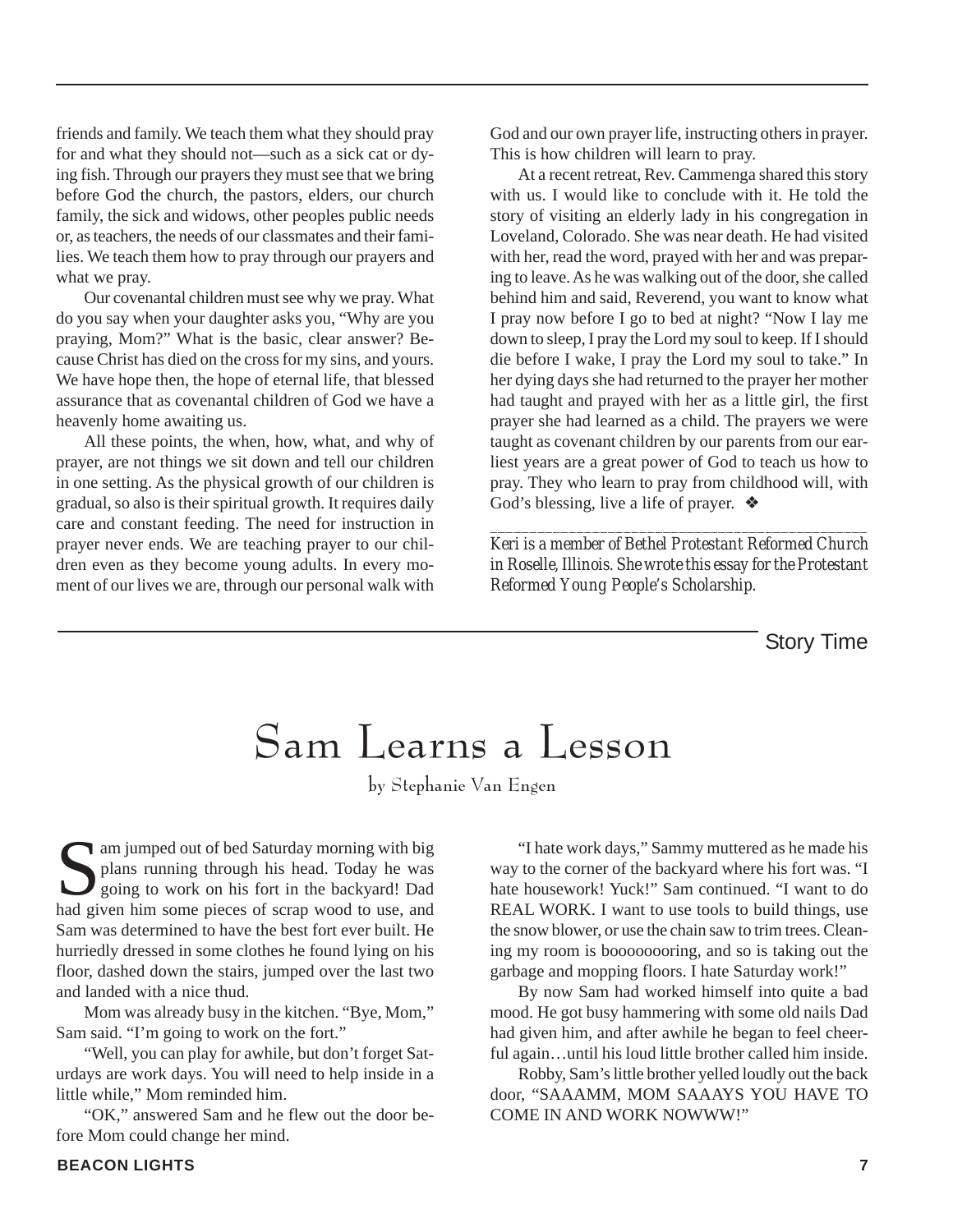"Arggg," Sam Growled to himself. "Maybe if I just ignore him he will go away."

Robby continued, "SAAAAMM, MOM, SAYS YOU HAVE TO COME INNNN RIGHT NOWWWW AND IF YOU DON'T SHE'S GONNA SPANK YOU AND GIVE YOU ALL SORTS OF WORK IF YOU DON'T COME 1N RIGHT NOWWWWW.

SAAAAMM, MOM SAAAAYS—"

"Alright, ALRIGHT! I heard you the first time," Sam yelled back impatiently. He walked slowly up to the back door. "Why do you have to yell so LOUD anyway? You're always so LOUD!" Sam said rudely.

"Nu Uh, Sam, you're just in a bad mood 'cause you have to work," Robby answered.

"OK boys," Mom said as they pushed and shoved each other into the kitchen. "No more fighting. Now, I made out the work list. It's on the table. If we get the house clean then maybe we can have company over after church tomorrow night."

"OK," both boys answered. Sam went over to look at the list on the table. His eyes about popped out of his head when he saw his list. It read:

Sam—

Pick up room Vacuum bedroom and hallway Dust bedroom Take out garbage Help Mom clean the bathroom

"This is going to take forever!" Sam complained.

"Oh, come on," Mom said. "It won't take that long if you just get to it. If you would keep your room clean to begin with it wouldn't be so hard to pick up." Mom reprimanded. "Let's see if we can get this done in record time. If we hurry and do a good job maybe there will still be time to take one last bike ride before the weather gets too cold."

Sam walked slowly up the stairs. Just then he heard crying and laughing. "Well, the twins must be up." Sam thought. The twins were eighteen months old and had become quite the terrors. If he didn't keep all of his prized possessions away from them it wouldn't be long before the twins totally destroyed them. He had to admit the twins were pretty cute sometimes, but it was frustrating when they wrecked his stuff.

"Sam," Mom called up the stairs. "Can you get Johnny and Jenny out of their cribs for me, please? I have to make a quick phone call and then I will be right up."

"Sure!" Sam called back eagerly, looking to do anything to get out of his Saturday chores.

He lifted his sister and brother out of their cribs and turned around. Now where did Jenny go? "Uh oh, she better not go in my—" Sam began to think. Suddenly there was a big crash.

"Jenny!" Sam yelled. "No! No! Bad girl! You can't play with that!" Jenny had knocked over his box of legos in his bedroom. "Now I have even more to pick up! Bad girl."

Jenny started crying and Mom walked into the room. "Uh oh Jenny, were you a naughty baby? You may not play with Sam's things." She turned to Sam. "I'm sorry Sam. That's just part of living in a family. It won't take that long to pick up." Jenny cried harder. "I had better feed these two before it gets any later." Mom left the room holding a crying Jenny.

Sam threw himself on his bed and grumbled, "I wish I could think of an invention that did all of my work for me." He heard the vacuum cleaner going in Robbie's room. He was already vacuuming. "Maybe I could pay Robbie to clean my room for me," Sam muttered. Just then Dad stuck his head in Robbie's room. He was home from the office early. "I don't think you are supposed to be taking a nap," Sam's dad said sternly. "It looks like you have quite a bit of work to do. The best thing to do is to just do it!" Sam rolled his eyes. "So, get off your bed and start working, son. Next time I see this room it better be clean. Get busy!"

Sam slowly started picking up all of the Legos that had spilled everywhere and he made a dirty clothes pile with all of the clothes on his floor. He worked for a little while longer until he came across his army men, and after ignoring the little voice in his head that told him to obey his parents and keep working, Sam spent the rest of the morning setting up war instead of working. When Mom called that it was time for lunch, his room was still a mess.

"I was hoping we could go for one last bike ride before it got too cold," Mom said as they sat around the table eating.

"Well, let's go when we are finished with our meal." Dad answered.

"I told the boys that we would go when the chores were done," Mom answered.

"I'M DONE! I'M DONE!" Robbie yelled across the table.

"OK, Robbie, that's very good, but remember…not so loud." Dad said patiently. Dad turned to Sam and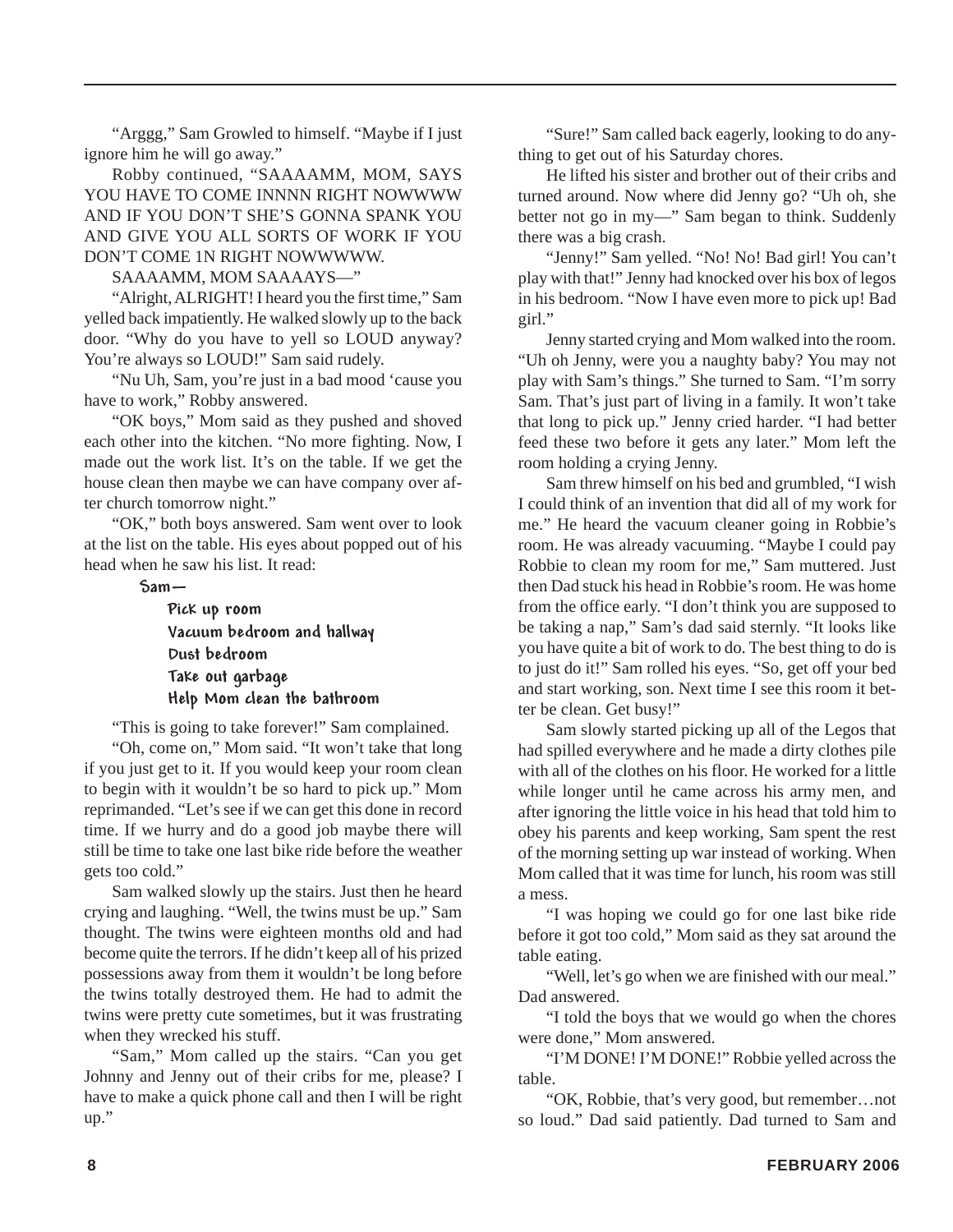Gem of the Month

asked, "How about you Sam? You should have had plenty of time to finish the work that Mom gave you to do."

"Well, I'm almost done," Sam lied. Truthfully he had only just begun and then quit.

"Almost is not good enough son," Dad said firmly. "You will just have to stay home and finish."

"Aww please…" Sam started to argue.

"No, Sam," Dad answered. "You need to learn to obey your parents and also to be responsible about working. Staying home from the bike ride will hopefully teach you to do those things. Our job as godly parents is to teach you how to grow up to be obedient to what God teaches us in the Bible. The Bible says we must obey our parents and also that it is wrong when a man does not work. If we obey his Word then we show that we are walking in the light. When we do not obey we show ourselves to be walking in darkness. If the Spirit is in us we will be repentant and want to do what is right. Now go upstairs, think about what I have said, and finish your chores!"

Sam left the table with tears in his eyes. Dad was right. He had been disobedient and lazy. He felt miserable that his parents were disappointed with him. He watched out the window as his family rode away on their bikes. He could almost hear the twins giggling as they rode in the bike trailer. He could hear Robby who was SINGING at the top of his lungs. Sam felt miserable being separated from his family. He knew that it was his own fault, too.

He also felt separated from God. He prayed that God would forgive him for being disobedient and lazy and also for lying. He also prayed that God would give him a cheerful heart to do what he was supposed to do.

Sam got busy cleaning his room and worked on the things on the list. This time he really was almost done when everyone got home. He ran outside to meet his family. "I'm almost finished with everything!" He yelled.

"Great!" said his parents.

"I'm sorry for the way I acted," Sam said with true repentance.

"You are forgiven," his parents answered lovingly.

"Mom, when I'm done with my chores may I please work on the fort?" Sam asked politely.

"Yes, that would be just fine," Mom answered with a smile.

A deep feeling of joy welled up within Sam's heart. Sam smiled back and gave both of his parents a big hug.

❖

# Foolishness

 $\mathcal{F}$  he preaching of the cross of Christ Is foolishness to those Whom God ordained to perish, But unto those He chose It is the pow'r of God the Lord! He turns to foolishness The wisdom of this world; But godliness He'll bless.

B ecause the "foolishness" of God  $\mathcal I$  Is wiser far than men; And had He any weakness 'Twould be stronger far than men. For God has chosen foolish things The wicked to confound; And things the world considers weak Will to His praise abound.

 $\mathscr D$  eaction to the gospel preached  $\mathscr{U}$  Has always been two-fold: The carnal man uncovers dross, The righteous man, pure gold. Man never merits glory— Of grace is his reward; And whosoever glories Must glory in the Lord.

Thelma Westra

*Stephanie is a member of Hull Protestant Reformed Church in Hull, Iowa. This story is a* Beacon Lights *Writing Contest winner.*

*\_\_\_\_\_\_\_\_\_\_\_\_\_\_\_\_\_\_\_\_\_\_\_\_\_\_\_\_\_\_\_\_\_\_\_\_\_\_\_\_\_\_\_\_\_\_\_\_\_\_\_\_*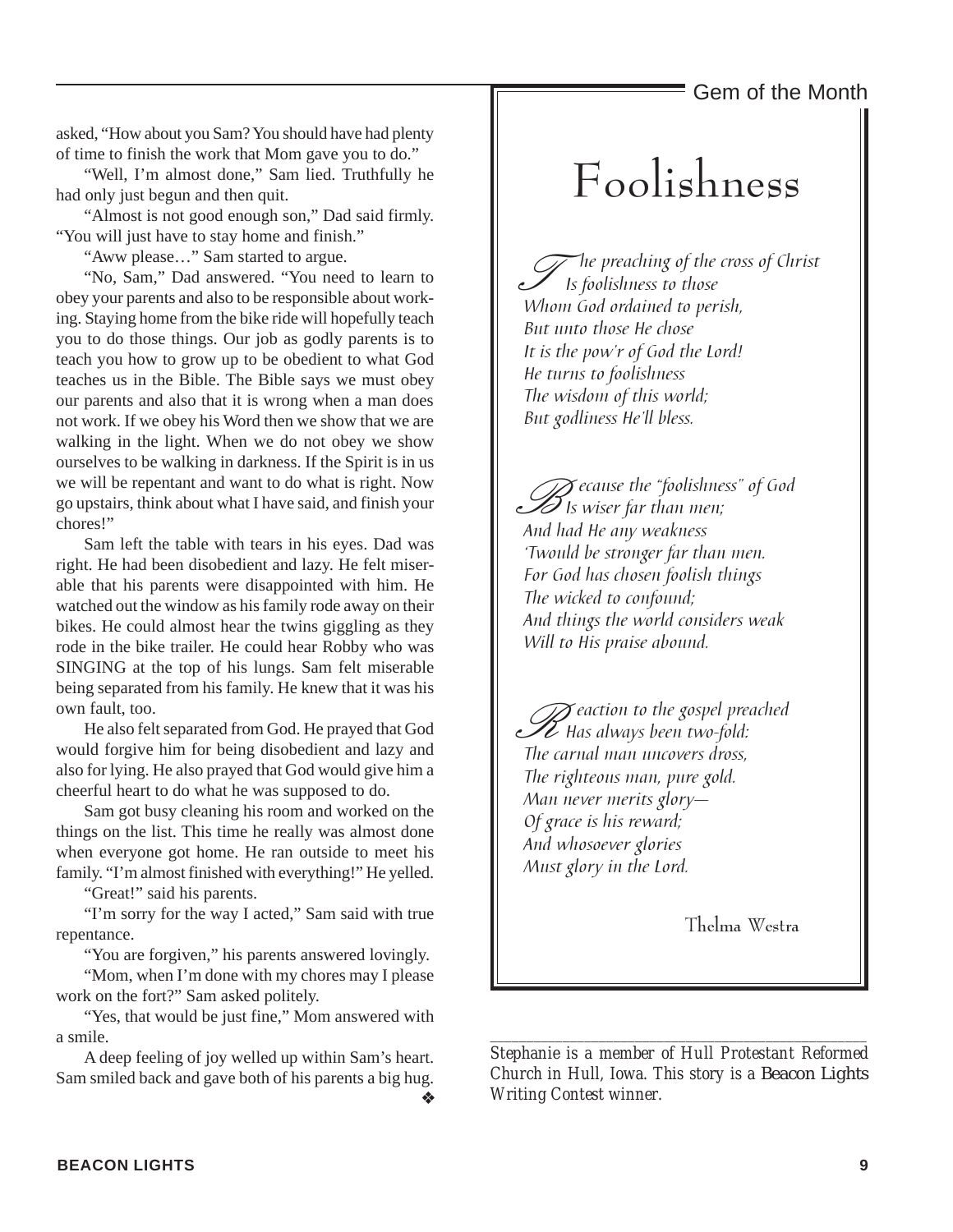### When I In Awesome Wonder… Michigan's Golden Coast Winter Sleigh Ride

by Deane Wassink

ow many of you have ever been on a real horsedrawn sleigh ride? For my family it is one of our favorite outdooor activities when there is snow on the ground.

I am afraid that all too often in today's world we have lost the opportunity and appreciation of a quiet time in the woods with God's creatures, observing His handiwork and wonders. If we get into the woods at all in the winter it is likely at breakneck speed on a noisy snowmobile so that we miss most of what is there to see.

I'll never get sick of a sleigh ride. The only noise is the jingle of the harness or brass bells on the horses along with the steady drumming of their hooves in the snow with an occasional snort as they are working. For me it is best when the ground has been frozen solid and then twelve to fourteen inches of fresh snow falls on top of it. The snow flies and sparkles as the horses charge through it.

It is sort of like riding through a postcard with the snow on the trees. Animals leave tracks in the snow. The occasional partridge explodes out of the pines making us jump more than the horses. Often a flock of ducks will take off from the open water of the creek near our house. The children ride on toboggans behind the sleigh while the adults stay warm under blankets as they sit on hay bales.

Usually I hear expressions of amazement from the uninitiated. At times I would even describe the reaction as one of reverence. Often the older family members will sit next to me on the front. Immediately long forgotten stories start to flow about childhood horses and farming experiences.

Afterward, we often sit around a big campfire warming up. We roast marshmallows and drink hot cider or hot chocolate. We are both building and recalling memories of family, faith and friends. Meanwhile the horses get brushed down and fed as they cool down from all the exertion.

God made us from the very earth we walk on. Because He has made us earthy I believe we need to stay connected to the creation for our own mental, emotional, and, yes, even spiritual wellbeing. When is the last time you paused to feel the snowflakes on your face? When have you listened to the crunch of the snow as you are walking in the sub-zero cold? When is the last time you breathed a prayer of wonder and thanksgiving to your heavenly Father for all the wonders of the creation around you? May His name be praised.

### Sleigh Ride

*Flying snow from pounding hooves, Gliding, the sleigh onward moves. The trees with white wondrous seem, The horses snort and blow out steam.*

*Our hearts are glad with family and friends, Thinking of the covenant blessings God sends. We feel His breath in the wintry chill, We're filled with wonder at the charging thrill.*

*Our hearts are warm as we think on His care, The Father feeding His creatures out there. If the earth winter's wonder can possess, How much more His people will He bless.* ❖

*\_\_\_\_\_\_\_\_\_\_\_\_\_\_\_\_\_\_\_\_\_\_\_\_\_\_\_\_\_\_\_\_\_\_\_\_\_\_\_\_\_\_\_\_\_\_ Deane is a member of First Protestant Reformed Church in Holland, Michigan.*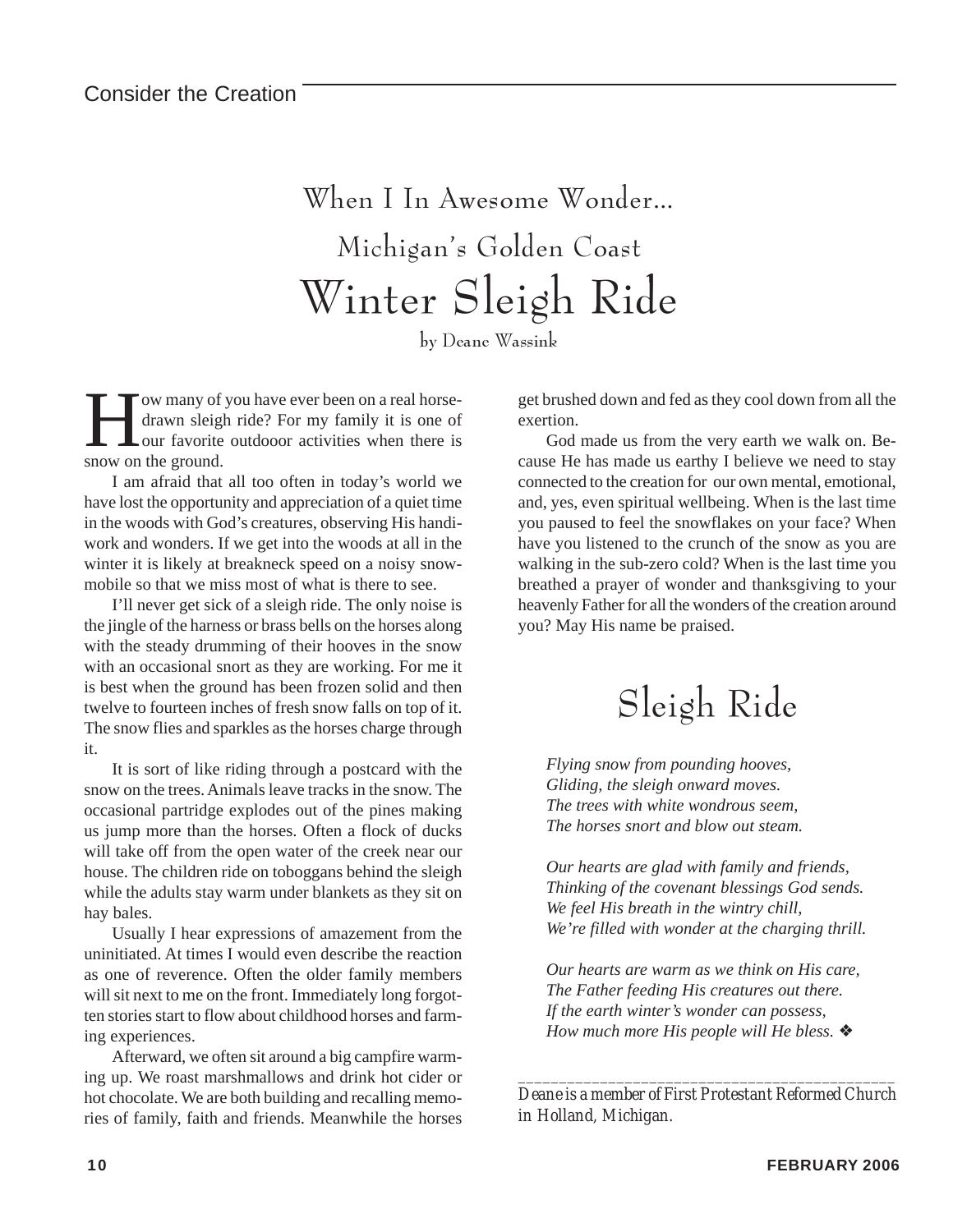# Watching Daily At My Gates

### **The Songs of Zion**

(reprinted from Feb '97)

*Please note that these devotionals are designed to increase your familiarity with our Psalter. Your devotions will be greatly enhanced if you read the text and sing or read the corresponding Psalter number. I hope they can also be used in our schools with the children.*

#### February 1 Read Psalm 5:7

Verse 7 completes the first part of this psalm which establishes the grounds for the approach of the mere man David to the sovereign and holy God. The title of Psalter #10 describes this verse well. Our knowledge of who God is compels every child of God to be mindful of redemption in Christ before speaking with our God. When we see ourselves cleansed from sin, when we consider the great mercy of God, then we come to God as a child who walks freely into the house of his father. There, in the house of God, in the consciousness of His love and fellowship, we humbly express our gratitude in thankful obedience and songs of praise. Sing Psalter #10:1.

#### February 2 Read Psalm 5:8

"Lead me in *thy* righteousness,…make *thy* way before me plain," David prays and we sing in Psalters 9 and 10. This verse is summarized in the title of Psalter #9. It is dark, the eyes of the wicked, sin, and death glow all around him. David is afraid, but he knows God has established a path for him. David has come to the house of his heavenly Father to ask for help. The way of God for His children is the way of blessedness, the way of knowing God's love and righteousness through the trials of life, the way that leads to heaven. Does sin stare back at you no matter which way you look? Do you need a guiding hand and light to shine on the path? Come to God in prayer. Meditate upon His word. Sing Psalter #9:3.

#### February 3 Read Psalm 5:9

Wicked to the core are those outside of Christ. You will not find a more graphic description of the wicked. These are first of all the words of Christ because He alone was without sin and surrounded by sinners. Paul quotes this verse when he describes the depraved nature of every man. "Their throat is an open sepulchre,…the poison of asps under their lips…mouth is full of cursing and bitterness…feet swift to shed blood…the way of peace have they not known…no fear of God before their eyes" (Romans 3:13-18). But the elect are "justified freely by his grace through the redemption that is in Christ Jesus" (verse 24). Let us praise God for so great a salvation. Sing Psalter #10:2.

#### February 4 Read Psalm 5:10

Is it right for us to pray for the destruction of our enemies? Does not Christ exhort us to love our enemies and forgive them? Yes, we must forgive our enemies, but we can not forgive God's enemies. We know our God to be the just judge of all the earth who will not let sin go unpunished. God must destroy "for against Thee and Thy law they have set themselves to fight." Christ had to die because He took upon Himself the iniquity of His people. Open your Psalter and notice that the words of Psalter numbers 9-11 can all be sung with any of the three tunes. Try singing the second half of Psalter #10:1 with either 9 or 11.

#### February 5 Read Psalm 5:11

From death we turn again to life. The Psalms are full of the antithesis. From the putrid belching of throat sepulchres we turn to the refreshing sounds of the joyful shout and rejoicing. We enter again into the house and fellowship of our God and shut the door on the hellish snarling beasts without. God is our shelter and defense. In Him we put our trust. Whence springs this life out of death? Only in Christ who has crushed the head of the serpent and destroyed the power of death. Pray that God will strengthen your faith and put your trust in Him. There you will find peace and security. Sing Psalter #11:3.

#### February 6 Read Psalm 5:11

The last two and first three verses of this psalm are put together in Psalter #11 leaving out all the verses that speak of the wicked. Something very important is missing if we sing this number by itself because we need to know how great our sins and miseries are before we can find joy in salvation. One way to sing this whole psalm with some variety in tune is to begin with 11:1 and 2, then sing 9:2 and 3, 10:2, and finish with the beautiful words of 11:4. God's grace and favor is a shield that completely surrounds us. No matter what accusations the enemy might fling at us, we can turn to God's grace for an answer. When the enemy casts our own sins before us as proof that we also are forsaken of God, we find shelter in God's grace and favor. That is the only explanation of our salvation.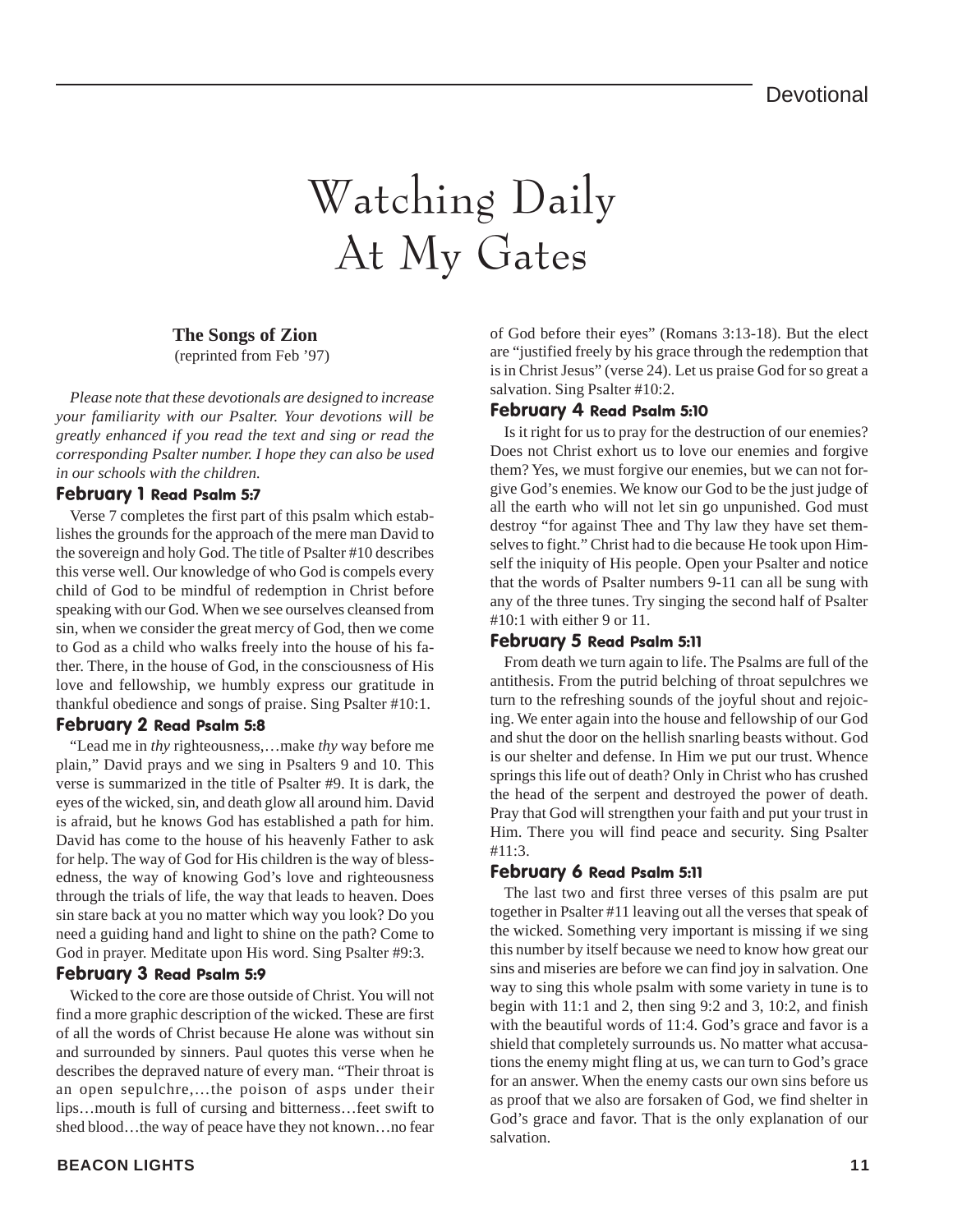#### February 7 Read Psalm 6:1

Does your spiritual life feel at times like a roller coaster? From the delightful fellowship within God's house David now wallows in tears under the chastening hand of God. David reminds us of a small child who one minute plays happily, but the next, having strayed into mischief, cries out under the angry face and hard hand of his father. David has fallen into great sin, and now guilt wells up within as he hears the word of God by Nathan the prophet. David sees God's face red with anger and can not stand it. David knows he deserves the wrath of God, but he wants the assurance that he is being chastened, not in anger, but in covenant love. Like Jeremiah, David wants to be corrected, but not in anger (Jer. 10:24). He wants some sign of God's love, so he prays for healing. Sing Psalter 12:1.

#### February 8 Read Psalm 6:2

Sometimes guilt and shame so overwhelms us that we become physically ill. We may go through long periods of depression in which shame and sorrow press down until we can stand it no longer. The original may be read "I am one who droops." His beauty and glory have faded like a withered flower. He is limp. Even his bones, the strength of his body, are vexed (shaken). Our psalter reads "chastened sore I waste away." Like a child having been chastened, he crumples to the ground, deflated, and sobbing. He is a physical wreak. May we also have the grace to humble ourselves before the rebuke of God, be it through the words of a brother or sister in the church, the preaching, or personal mediation upon the word of God. Sing Psalter #12:1.

#### February 9 Read Psalm 6:3

Words can hardly express the feelings of despair which fill the child of God who knows his guilt before God. "Sore vexed" means "violently shaken." Jesus used the same expression in Matt. 26:38 when he said in the garden "my soul is exceeding sorrowful." Our bodies may wilt under the afflictions of this earth, but when God's love is hidden, then there is no more hope and our soul withers as well. David can sink no further, and so asks "O Jehovah, how long?" How long will it be before I see your face of love? Jesus cried out on the cross "my God, my God, why hast thou forsaken me? These are the words of one cut off from covenant fellowship. Let us thank and praise God for sending His Son to take that guilt away. Sing psalter #12:1.

#### February 10 Read Psalm 6:4, 5

Feeling as though God had forsaken him and left, David prays for His return. Nothing will revive his soul except the return of God, his Lord and Friend, to his side. Why should God return? Why come back to one who has despised you and trampled your name in the dirt? There is no reason apart from the mercy and love revealed in Christ. Mercy is to lift one who is low to a higher place. It is "loving-kindness" (Psalter). God is one who exalts the lowly. God has determined to reveal his attribute of mercy to the elect in Christ. In mercy, God has chosen his people from all eternity. God has so determined human life and the fall into sin that He demonstrates His mercy through our experiences of sin and guilt. David knows His covenant God and clings now to His mercy. He also expresses his desire to give thanks and praise once again to his God, something he is unable to do apart from God's presence. Sing Psalter #12:2.

#### February 11 Read Psalm 6:6-7

Tears, tears, and more tears. Tears enough to make a bed swim and soak a couch. Tears that cause the eyes to swell, grow tired, and dim. The Lord who numbers the hairs of our head, also measures our tears in a bottle (Psalm 56:8). Not only does the child of God sorrow over sin, but in this weakened state, the wicked also mock and taunt "where now is the God in whom you trust? You are no better than the rest of us, God has forsaken you." If it is not the wicked who salt our wounds of guilt, it is our own sinful nature that casts a shadow of doubt over our soul. They tempt us also to forsake God and find pleasure in sin. Weak and helpless in ourselves, we find our only strength in God. Sing Psalter #12:3

#### February 12 Read Psalm 6:8-10

Before his prayer is finished, God puts in David's heart the assurance that the prayer is heard. It is one thing to confess our guilt and feeling of being forsaken, but it is quite another for the wicked to say that God has forsaken you. Though you may feel that God has forsaken you, God is really right there with you. Perhaps it takes the lies of the wicked to remind you of God's true promises and cleansing in Christ. Three times David says "Jehovah has heard my prayer. " God exposes their lies, and their accusations of guilt fall upon their own head. Sing Psalter #12:4.

#### February 13 Read Psalm 7

Have you suffered under slander? Someone whispers that you have done some shameful deed and soon your name wallows in the gutter. Slander is like poison, a deadly tool of the wicked. It makes even friends suspicious. In holy anger you can come only to God who knows the heart. This psalm is the response of David to the slander of Cush the Benjamite who stirred up Israel against David by saying that David was rebelling against Saul even though Saul had been good to David. The varied, jumpy style of this psalm in the original reflects the agitation of David. "Painful unrest, defiant self-confidence, triumphant ecstasy, calm trust, prophetic certainty all these states of mind find expression in the irregular arrangement of the strophes of this Davidic dithyramb" (Keil & Delitzch 139). If anything, we should sing Psalter #13 with a fast tempo to convey the right mood.

#### February 14 Read Psalm 7:1-2

You know it is out there, but you can't see it. Now and then you catch a glimpse of a shadow. You hear a noise, turn, and see nothing. You run, but footsteps follow even more closely. Any moment now, the enemy will make its final attack. With a paralyzing roar, it will leap and tear your soul to pieces.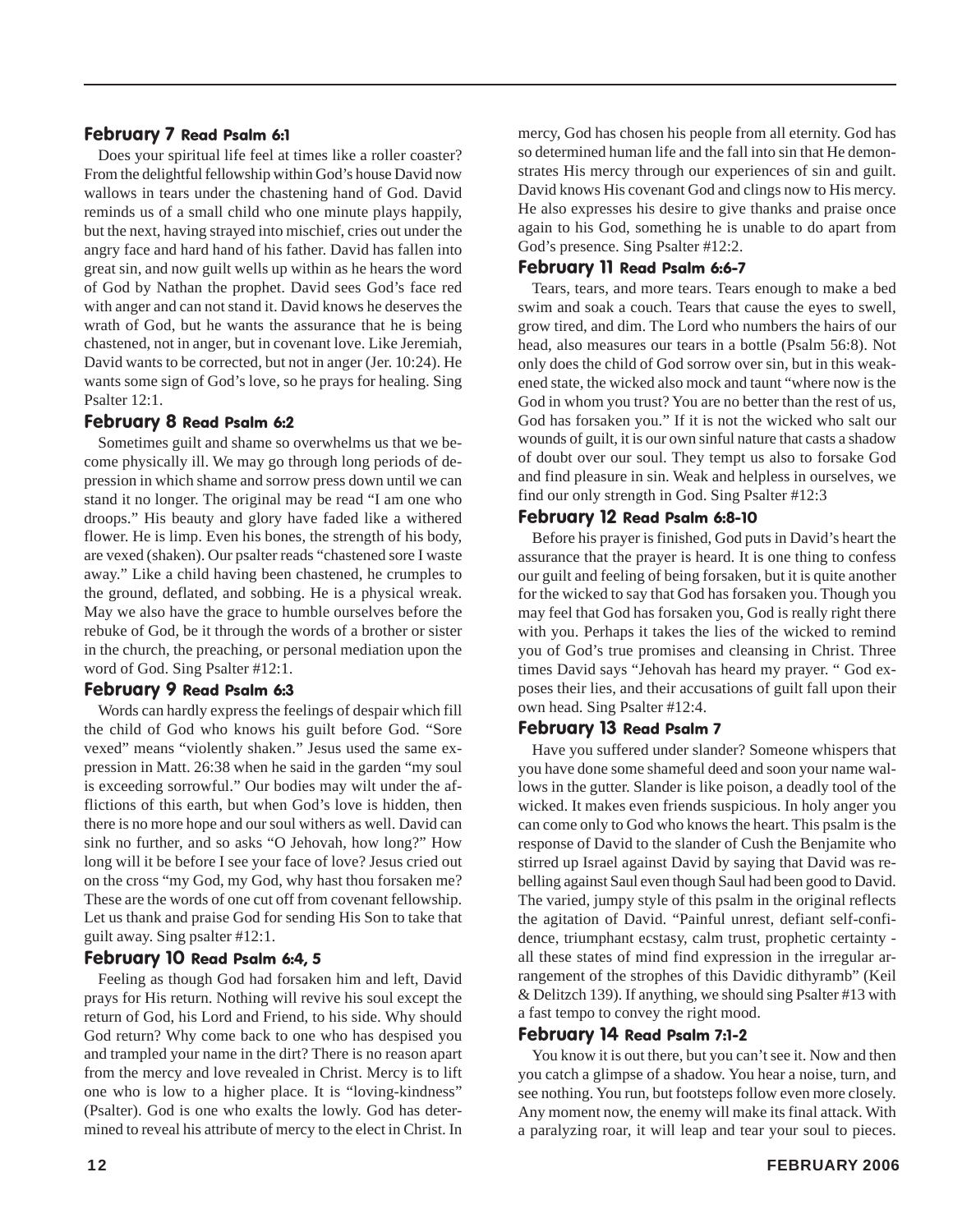Such is the tension which builds within one who is the object of slander. Groups of friends hush when you draw near and then talk about the weather. You turn around and people look the other way. Some cast a furtive glance when you enter. With no one to trust, your soul is about to burst. To whom will you turn? Turn to Jehovah in prayer. Sing Psalter #13:1 "Jehovah my God, on Thy help I depend." Pray also that you may never be one to slander your brother or sister in the Lord.

#### February 15 Read Psalm 7:3-5

An oath is a serious matter. The "selah" directs us to pause and consider this matter, the musical tone changes to accent this courageous confession. God is called upon to search whether or not your heart is true in all that you say. David cried out to Saul after he had left the cave and said to him "I have not sinned against thee; yet thou huntest my soul to take it. The LORD judge between me and thee, and the LORD avenge me of thee." And Saul replied "Thou art more righteous than I: for thou hast rewarded me good, wheras I have rewarded thee evil" (1 Samuel 24:12, 17). Let us also take care that our actions are right and true before the eyes of God. Let us take care to live all of our life in Christ. Sing Psalter #13:2.

#### February 16 Read Psalm 7:6-7

Are we not roused up in anger when we hear about heartless hijackers shooting people pointblank, mothers who kill their unborn children, or kidnapers who snatch children from their homes? Do not we demand that such be punished? How much more is God angered when his creatures rebel against Him, hate one another, and persecute those whom He has redeemed and made His own children! Our God does not shrug His shoulders at injustice, He does not ignore the hatred and pride of man, He is angry with the wicked. He does not wring His hands in frustration, but He justly punishes the sinner with hell. There are few today who are willing to sing praises to this God of justice. Sing His praises in Psalter #13:3.

#### February 17 Read Psalter #13:4, Psalm 7:8

Who but Christ could ever say "judge me, O Jehovah, according to my righteousness, and according to mine integrity that is in me." Yes, and that righteousness of Christ the Head is imputed to the church, His body. David speaks here as a type of Christ, and also as a saint who knows by faith that God's own work of righteousness dwells within him. "As if a burning and shining candle should say, Judge me according to the flame which is upon me, that is, not that wherewith I am myself, but that whereby I shine enkindled of thee" (Augustine). Does your light also shine in the world? Let us also come boldly to the throne of grace and sing the words of this verse in Psalter #13:4.

#### February 18 Read Read Psalm 7:9, 10

"Establish the righteous" we sing. Build them up, make them strong and enduring. Build them up upon the solid rock of Christ like the wise man built his house which stood firm in the storm. The foolish man built his house of pride, haughty

#### **BEACON LIGHTS 13**

rebellion against God, persecution of the righteous, and wickedness upon the sands of disobedience. May that house come to ruin after it is built up as a lofty tower. Then at last we will be free from the fearful stalking and violent attacks of Satan. God will do this because he looks into the heart, and even to the reins (the seat of the emotions) of His people in Christ, and finds them to be pure. May you also find this confidence that your sins are cleansed. Put your trust in God, our shield and defense. Sing Psalter #13:5.

#### February 19 Read Psalm 7:11-16

Do we not find perfect justice in the story of wicked Haman's death by the gallows which he made out of envy for righteous Mordecai? Such is the justice which David seeks for the wicked who persecute him. The wicked one who is pregnant with iniquity devotes all his energy to bring forth lies for the destruction of the truth. He digs a pit and carefully disguises it as innocence and truth so that the righteous may fall into it and be destroyed. But God who is sovereign over all things, even the wicked deeds of men, is angry with the wicked every day and will cause them to fall into their own pits of destruction. The cup of iniquity is not yet full, but God has sharpened His sword of judgment, and has bent His bow with the arrow ready. Except one repent, he will surely perish in the judgment. Stand in awe before our holy God and sing Psalter #13:5.

#### February 20 Read Psalm 7:17

The hard, bloody language of our righteous God is cause for singing in the heart of him who knows what sin is all about. We sing to our God who has revealed Himself as the almighty Judge, the gracious Deliverer, whose name is Jehovah, the covenant God who changes not and is forever. How could we know these depths of our God except in the way of sin and suffering in this life. Comforted that we belong to our faithful Savior Jesus Christ, we can live and die happily knowing how great our sins and miseries are, how we are delivered, and how to express our gratitude. Express your gratitude now and the rest of the day by singing Psalter #13:7.

#### February 21 Read Psalm 8

Are you weary of all the struggles with your sin and wicked men? God has provided an oasis which every child of God can visit and refresh himself, and forget for a while the troubles of this life. Step outside some cloudless night, or drive out into the country away from the city lights and look up at the moon and stars. Your jumbled thoughts will be drawn back into perspective. When David found this oasis, he was filled with delight and sang a joyful song to Jehovah. The heading of this Psalm recommends that this Psalm be accompanied by the Gittith, an instrument that gives forth a joyous sound. Our Psalter has two numbers for this Psalm entitled "The Name of the Lord," and "God's Glory in His Works." These titles are fitting because this Psalm begins and ends exclaiming the excellency of God's name, and that name is His glory revealed in His works. Sing Psalter #15:1.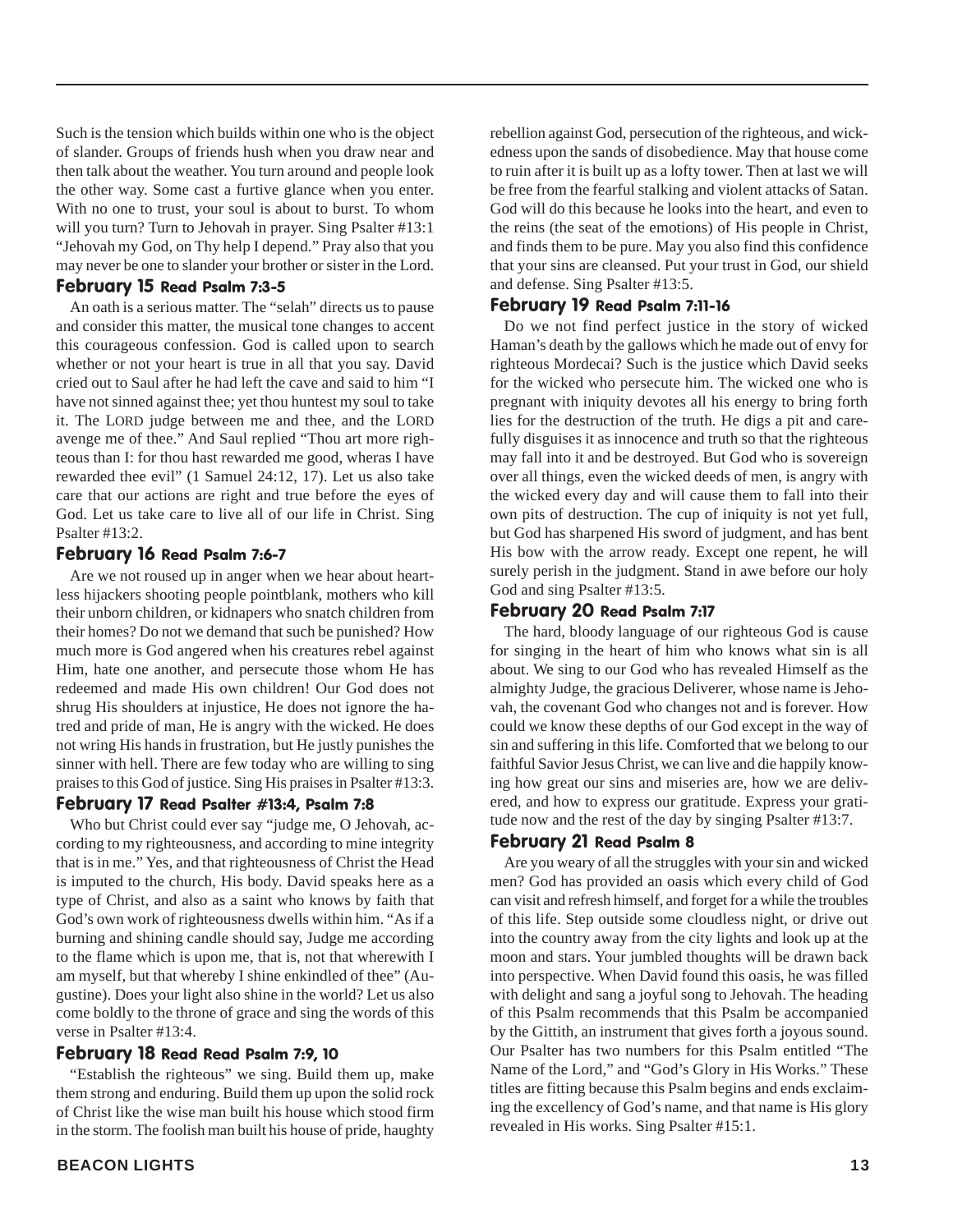#### February 22 Read Psalm 8:1

When we look at the stars at night, we see the glory of God. The glory of God is His beauty, honor, and majesty. We can also read the text "who hast covered the heavens with thy glory!" A poster has recently gone into print showing a nebula (beautiful cluster of stars and glowing gas) viewed through a powerful telescope. It is truly a majestic and glorious picture. This nebula looks like fingers of a hand and the poster is entitled "The Hand of God." Man can find no other words to describe the beauty of the stars than words which point them to the very name of God. The name of God is His Being as He is revealed to us. God created those stars with His Word. He is infinite in power and wisdom and beauty. This is Jehovah, our covenant God, and Lord. With the whole church of God sing Psalter #14:1.

#### February 23 Read Psalm 8:2

The words of little children have power to silence the ungodly scientists who devote their lives to a study of the stars in the heavens but with high sounding learned words vehemently deny and fight against the truth of God's glorious name. God is pleased to create victorious power for Himself out of the mouths of children that confess His name. God hath chosen that which is foolish and weak in the eyes of the world to put to shame the wise and that which is strong. While the scientist next door pours over data late into the night using million dollar equipment and supercomputers, may the light sweet voice of our children singing this Psalm as they look out their bedroom window at the stars drift into his ears and reveal the answer. With childlike faith sing Psalter #14:2.

#### February 24 Read Psalm 8:3-4

As we look at the stars and begin to consider their great number, distance, and magnitude, then we begin to feel how small we are. All the thoughts of pride which had lifted you up throughout the day and roused up feelings of anger when others looked down upon you begin to bring shame to your soul. I am nothing! I am but a speck of dust in this big universe! And, even more astounding, the glorious God Whose name I see exalted high above all creation, is always thinking about me with fatherly love and remembering me! God's love for me and my salvation is really the only thing that is important. All the petty little worries and squabbles melt away in this wonderful oasis. Sing Psalter #15:2 & 14:3, 4.

#### February 25 Read Psalm 8:5

Yes, God is mindful of His people. He never forsook them throughout the Old Testament and in the time appointed, sent His Son to visit and redeem us for heavenly glory. Though very small and frail in the vast creation, God created man in His image so that he could enter into covenant fellowship with Him. Our Psalter interprets the words "lower than the angels" in terms of God giving His wisdom to man and power that is nearly divine. God has crowned man as king with glory and honor. David is thinking of the position that Adam was given in Paradise in light of God's promise that man will be exalted to an even more glorious state in the coming Redeemer (cf. Hebrews 2:6-8). "Man" in this text refers to the church which is composed of men and women from every tribe, tongue, and nation. That is why the Psalm begins with "O LORD *our* Lord." This is the song of the church. Let us sing Psalter #14:5.

#### February 26 Read Psalm 8:6-8

Not only does man have an exalted position in relation to God, man is also given dominion over all creation. When God created the world, He made all things ready for man before creating man and placing him in the creation. The vast expanse of the stars in heaven was made for man. Man is so small and insignificant, yet at the same time he is created to enter into fellowship with God. This incomprehensible wonder only points us to our God and the glory of His name. The magnitude of the universe which was created for man is a picture of the overflowing abundance of grace which God has for His people. Humble yourself before God and with a thankful heart sing Psalter #14:6.

#### February 27 Read 1 Cor. 15:25-27, cf. Eph. 1:22

We do not always feel like kings of creation. Man does not have dominion, glory, and honor of himself. We are nothing in ourselves. Our honor, glory, and dominion comes only in connection with God being mindful of us and visiting us. David sang Psalm 8 in the hope of God's promise. We sing it knowing that God has fulfilled His promise in Christ. Christ, who has destroyed death does have glory, honor, and dominion over all things. We have a beginning of this glory and dominion on this earth when we fight against sin and by God's grace draw closer to Him. When the church is taken to heaven, then we will have this glory and dominion in full. Do you long for that day? Sing Psalter #15:3.

#### February 28 Read Psalm 8:9

The Psalm ends with the same words found in verse one "O Jehovah our Lord, how excellent is thy name in all the earth." John Calvin writes in his commentary "The sum is this: God, in creating man, gave a demonstration of his infinite grace and more than fatherly love towards him." When God reveals His grace and love in Christ to His elect children, we can do nothing but praise Him. Our praise for God must arise out of a correct understanding of His grace and love. There is nothing worthy of praise in a grace that is powerless to save or a love that is powerless to draw the children of God irresistibly. Thank God that He has given unto us faithful preachers who preach the truth of sovereign grace. Sing Psalter #14:7.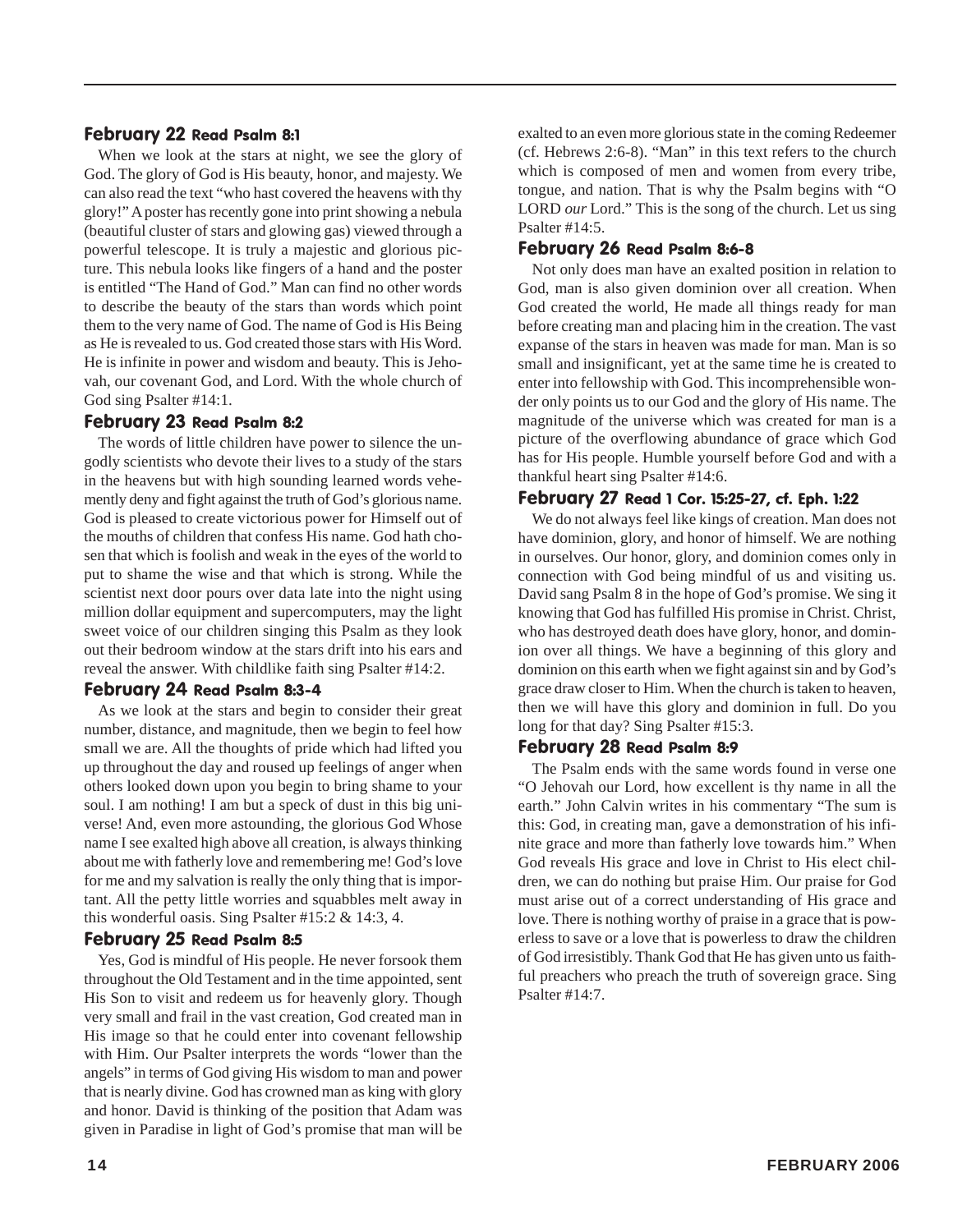# Stewardship (3) Stewardship And Money: Saving God's Way

by Darren Vink

ccording to a study released by Public Agenda, 46% of all Americans have less than \$10,000 saved for retirement. According to the U.S. Department of Health & Human Services, 96% of all Americans will retire financially dependent on the government, family, or charity. A 1992 Federal Reserve study showed that 43% of U.S. families spent more than they earned.

We stated earlier that spending money was a problem. Saving money is also a problem. These two ideas are closely tied together. If you don't quit spending money, you can't save money.

As stewards what is our responsibility in saving money? How much should we save? Where should we save our money? Why should we save? A lot of questions surround this topic. Thank God that he has given us his Word to answer these questions.

Should a steward save money? Yes. We turn again to Joseph. When he was Pharaoh's steward he saved for seven years. He knew that a famine was coming. This shows us an important principle: save for emergencies.

Emergencies happen all the time. How are you going to pay for a new furnace? A new transmission for the car? An accident that causes medical bills? We never plan on these events, but common sense tells us that they will happen. When will an emergency happen? Probably when you least want or expect it. When we have some money saved and set aside, emergencies aren't so bad. Let's say the car breaks down, and it is going to cost \$500 to get fixed. There are two problems in fixing the car: the first is the inconvenience of a car that doesn't run, and the second is paying the mechanic. It is much less stressful to have saved a little out of every paycheck than to have the stress of two problems at once.

There is a different kind of saving promoted in the Bible other than for emergencies. That is to save in anticipation of a need in the future. When David was preparing for the building of the temple, he saved. He collected every type of material needed for it.

Some of the things that we might save for are a house, car, furniture, or retirement and inheritance. Long-term planning is needed. We need to think about the future and plan ahead.

In Bible times the people lived in an agricultural society. Much of their money was in the form of grain. When they saved "money" they placed it in storehouses. In what type of "storehouse" should a steward place his money? Should he buy CDs? Or place it in the bank? Should he invest in the stock market? Or real estate? Or should he just place it under his mattress?

There are two ideas given to us in the Bible. The first is that we should do something. We can't just bury it. Jesus made this clear in the parable of the talents. The man who was given one talent was told that he should have at least put his to the exchangers for usury (Matt. 25:27). This rules out the idea of placing our savings under the mattress.

The second principle the Bible shows us about where to save for future purchases is diversification. Diversification is a big word that tells us that we should not put all of our money in one spot. Solomon says in Ecclesiastes 11:2, "Give a portion to seven, and also to eight; for thou knowest not what evil shall be upon the earth." To put all your eggs in one basket is not a wise idea. It should be spread around because disasters may hit.

There is a danger associated with saving money. Some people hoard money. Hoarding money is a bad idea. When hoarding money the focus of a person's life is on material possessions. Money becomes an idol for them. They look at money as a scorecard: the more they get, the better the score. They use it for bragging rights.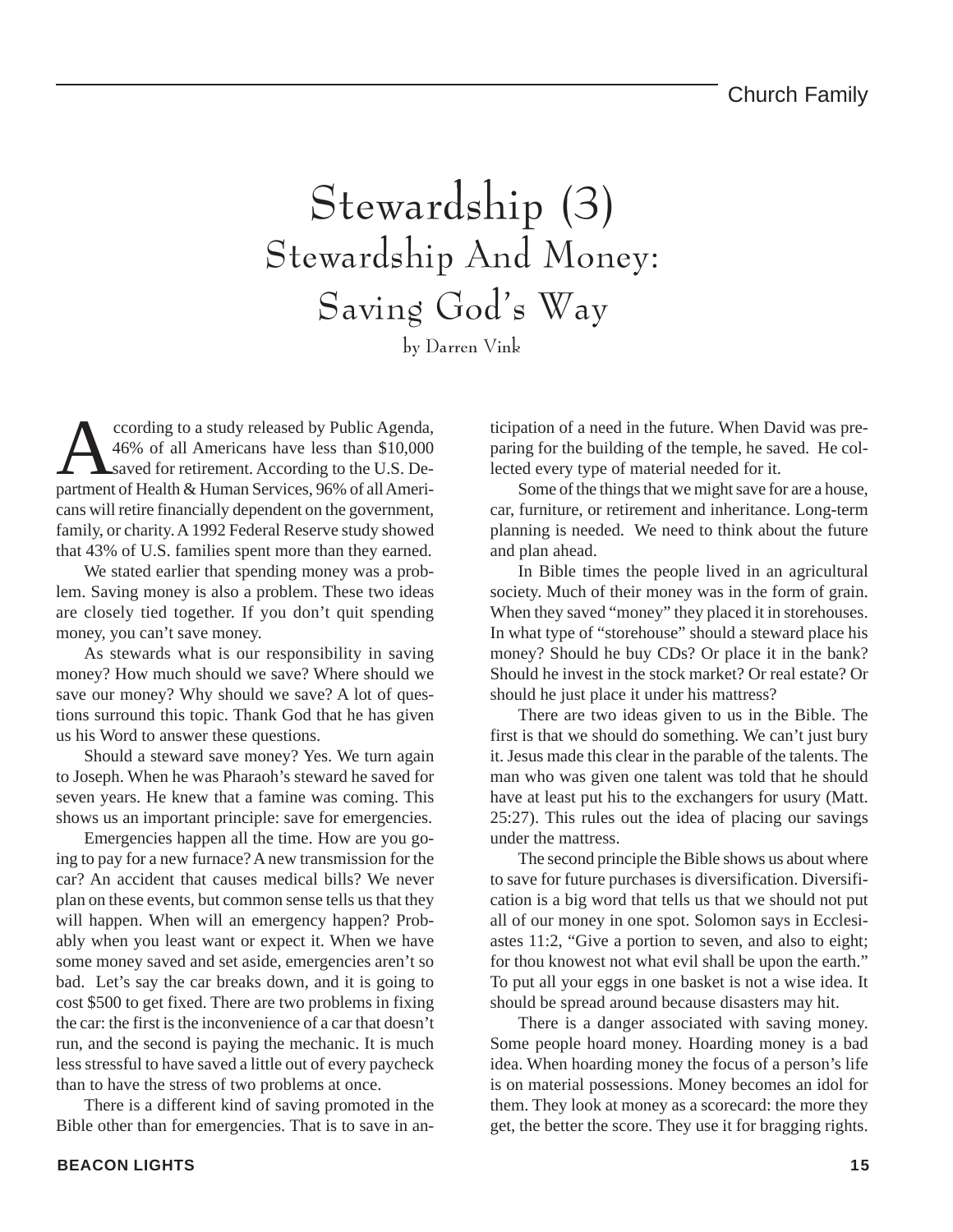They use it to buy pleasure. They use it for their own consumption rather than for the kingdom. What does Jesus say? "But lay up for yourselves treasures in heaven, where neither moth nor rust doth corrupt, and where thieves do not break through nor steal" (Matthew 6:20). At some point saving money will do us no good at all.

This idea is illustrated in the parable of the rich fool found in Luke 12. He had a very good crop. He was going to store it away and have many good years of ease and luxury. Of course it did not work because his life was required of him.

When we die we can't take any money with us. Money doesn't do us any good after we die. (I never saw a U-haul following a hearse). Money is just a tool. We need it, but we need it in context of the greater reality that we are not of this earth. We are here for a while, and then we go home. We use money to meet our needs and the needs of the kingdom here, then we go home.

One of the main reasons people save money today is for retirement. What is biblical retirement? Can a steward just sit back and relax? No. Why? A steward is a manager. If you are only relaxing, taking it easy, you are, by definition, not managing.

When we think about biblical retirement, we must think work. The Bible sets the calling before us to work. We have work to do. We need to be busy in that work. We may not quit but must persevere. We must continue to teach and train. There are many opportunities to serve in the kingdom; we need only ask: what can I do?

When we think biblical retirement we must keep in mind the type of work to be done. It should be obvious that the work of the parent with small children will be significantly different than the work of the great-grandparent. We are called to work as we are able. As we grow older it is OK to slow the pace.

Maybe there are some stewards who are reading this and thinking, "Retirement? I do a budget, I make good money, I even send my kids to a Christian school! I don't have enough money left over to save!"

This is a legitimate concern. Two things should be pointed out to those who have this concern. First, the good manager also realizes that there are events that are outside our control, and no matter how much we save we will not be able to cover those events. That is where we have peace in trusting God. We can be thankful that no matter what happens we confess that God is sovereign. He is in control of all things. If it is his will that our lives mirror Job, then we must have the confession of Job also. Job 1:21 says, "The LORD gave, and the LORD hath taken away; blessed be the name of the LORD."

The second thing is that the Bible addresses this concern in Proverbs 30:7-9. Agur desires neither poverty nor riches. Both extremes lead to danger. If you have just enough to meet your obligations, be thankful. God has provided. He provides for the birds of the air. He provides for the grass in the field. He will provide for you.

There are, in general, two problems that stand in the way of saving money. The first is lack of work. The second is overspending.

Lack of work can happen due to many reasons. In any case the Lord calls us to provide for our family (1 Tim. 5:8). If there is some reason that we have fallen on hard times we can be thankful that God has given us his Word to give us direction. It says that first we are to first go to our family for our needs. If our family can't help, then we should go to the deacons of the church; it is their responsibility before God to help. If there is a reason why you can't get a job, they will be able to help with that too. It is not their obligation to give you employment, or to give you contacts of people to talk to, but they can take a fresh look at your situation, and with compassion, give some insight and wisdom on some ideas that you can take up to help yourself.

The second reason we can't save money is due to overspending. There is a symptom of overspending: debt. Debt occurs any time that you owe. If you are making payments you are in debt. Credit cards, student loans, car loans, and mortgages are all forms of debt. Many people today think that these are not debt because they can make the payments. Payments are part of a contract to repay debt. What happens if payments stop? Harassing phone calls, lawsuits, garnished wages, repossessed cars, and foreclosures will happen.

Debt, like money, is amoral. The Bible does not prohibit debt. The Bible does not say that having debt is a sin. The Bible does not say that if you are in debt you are sinning. However, the Bible does have many things to say about debt. In fact, there is not one positive reference about debt in the Bible. The Bible says:

—it is not wise to be in debt (Matt. 18:23-35).

—we should not be surety for another (cosign for another) (Prov. 6:1-5).

—we should get out of debt (Rom. 13:8).

—we have the obligation to repay our debts (Matt. 18:23-35).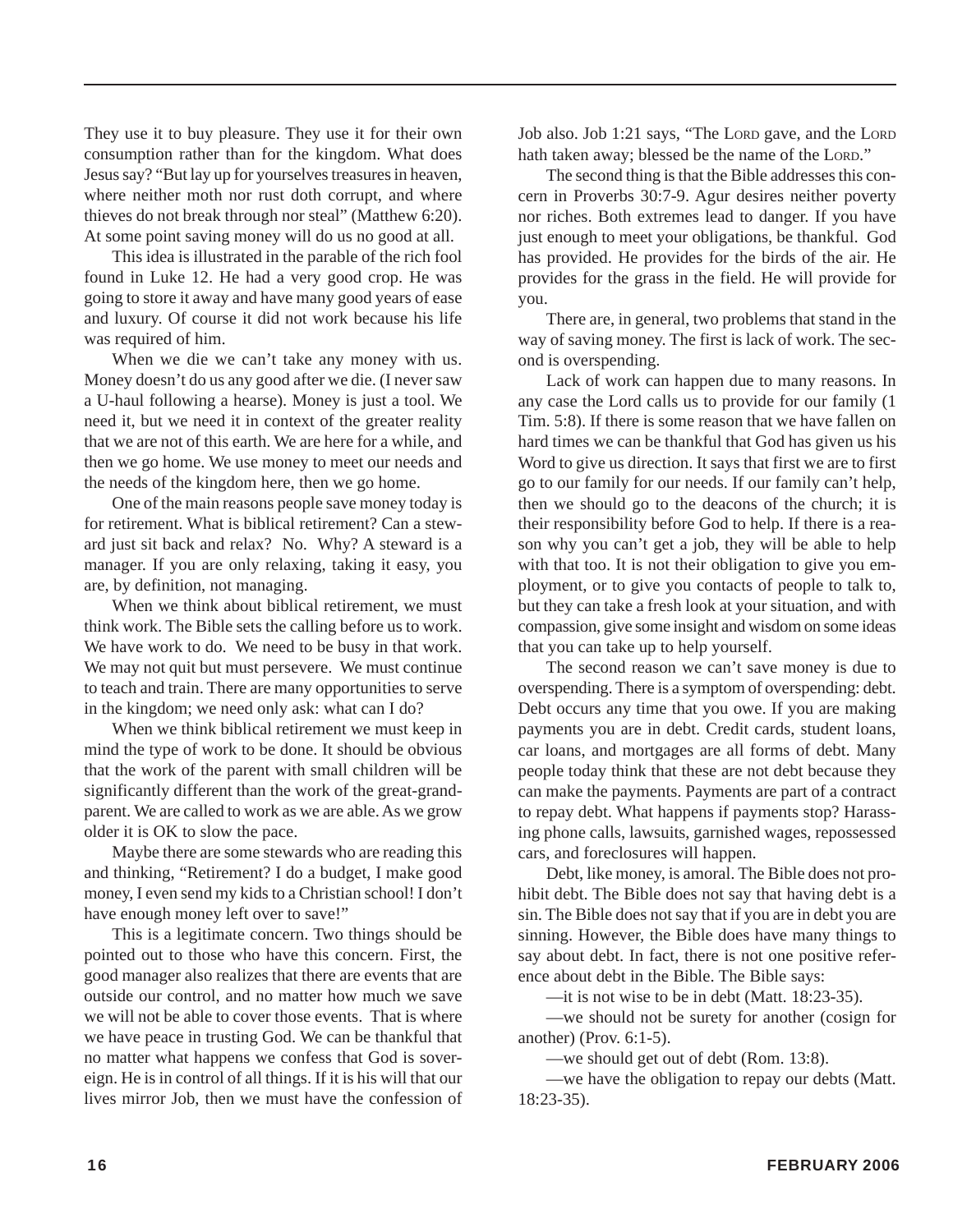Another thing the Bible says about debt is that it changes relationships. Consider Proverbs 22:7: "The rich ruleth over the poor, and the borrower is servant to the lender." God says, through Solomon, that those who are in debt are servants. As soon as someone goes into debt to another, the relationship between the two is immediately defined. There is one master. There is one servant. Why would anyone willingly subject themselves to servanthood?

Debt (borrowing) is associated with not obeying God's commandments. We read in Deuteronomy 28:15, 43-44, "If thou wilt not hearken unto the voice of the LORD thy God, to observe to do all his commandments... The stranger that is within thee shall get up above thee very high; and thou shalt come down very low. He shall lend to thee, and thou shalt not lend to him: he shall be the head, and thou shalt be the tail." To be in debt is the result of not following God's commandments.

Debt, although not a sin, is a problem. In the church we are not immune to this problem. When we go into debt we feel the pain of it. This pain includes uneasiness and anxiety over bill paying.

As stewards what can we do to cure the problem of debt? Ask the question this way: what can we do to cure the problem of overspending? Or this way: how is a Christian steward supposed to save money?

We need to realize that there is a symptom and a root problem. Think about it this way. If you have cancer and take some aspirin you may feel better. The aspirin makes the pain go away, but it does not make the cancer go away. Using this analogy, debt is the symptom of a deeper problem: overspending. We can take care of the symptom and pay off all of our debt (cars, loans, mortgages), but if we do not cut out the root of the problem (overspending) the symptom (debt) will grow back.

We have mental perceptions of borrowing. These perceptions come from the world. Our thought process has been influenced by the world. Our senses have been appealed to by marketing. We see, then buy. If we can't afford something we justify the "need," take a loan, then buy.

An example of our perception being altered is through professors in the universities. They teach us to borrow, take that money, and invest it.

Another example of our perception being altered is through peer pressure. Everyone around us has the best stuff, like a house, car, or clothes. So we want to fit in. We want to be liked. What do we do? We go buy the

newest designer clothes, or the fancy sports car, or the brand new house.

Again, how do we cure the problem of debt? How do we cure the problem of overspending and start saving? We need to take our mental perceptions and turn them on their head. We need to say no to the world's way of handling money. We need to handle money God's way.

We need to say "NO." It's just that easy. But it's that hard! It takes discipline to say "NO." It takes self-control to say "NO."

To say "NO" to debt, to say "NO" to stuff, takes nothing less than God's grace. The first thing that we need to do is acknowledge that our way of handling money isn't working. Start by saying, "Yes, God, you are right on this whole money thing. The way I've been using money is wrong. LORD, help me to be a better steward."

We need to pray. We need to bring our problems to God in prayer. We need to seek out his help. We need to study his Word. We need to start today by making three commitments.

The first commitment was stated earlier: budget. Review your finances. Start writing things down and prioritize them in order of importance. Do a budget.

Second, make a commitment to educate yourself. Go to your Christian book store and buy something to read. Take a class. There is a ton of excellent material out there on how to handle money God's way. Go dig some up and educate yourself.

Third, make a commitment to never, ever, ever, ever borrow any money for anything ever, ever, ever again. The borrower is a slave. Instead of strapping yourself with debt and payments, be free from slavery. Debt is the broad, easy to follow, well-traveled road. Do not take it. Do not borrow.

Saving money is a good thing. When we save we are managing God's way. There should normally be a little left over. This little should have a defined use. Whether it is for an emergency, a house, some type of biblical retirement, or an inheritance, all of these types of saving can be done out of love. Love for the neighbor and the fellow saint can be shown through biblical saving of money. ❖

#### **Bibliography**

Larry Burkett, *Your Finances In Changing Times* (Chicago: Moody, 1993).

"The Christian and Money," Southwest Summer Seminar 2002.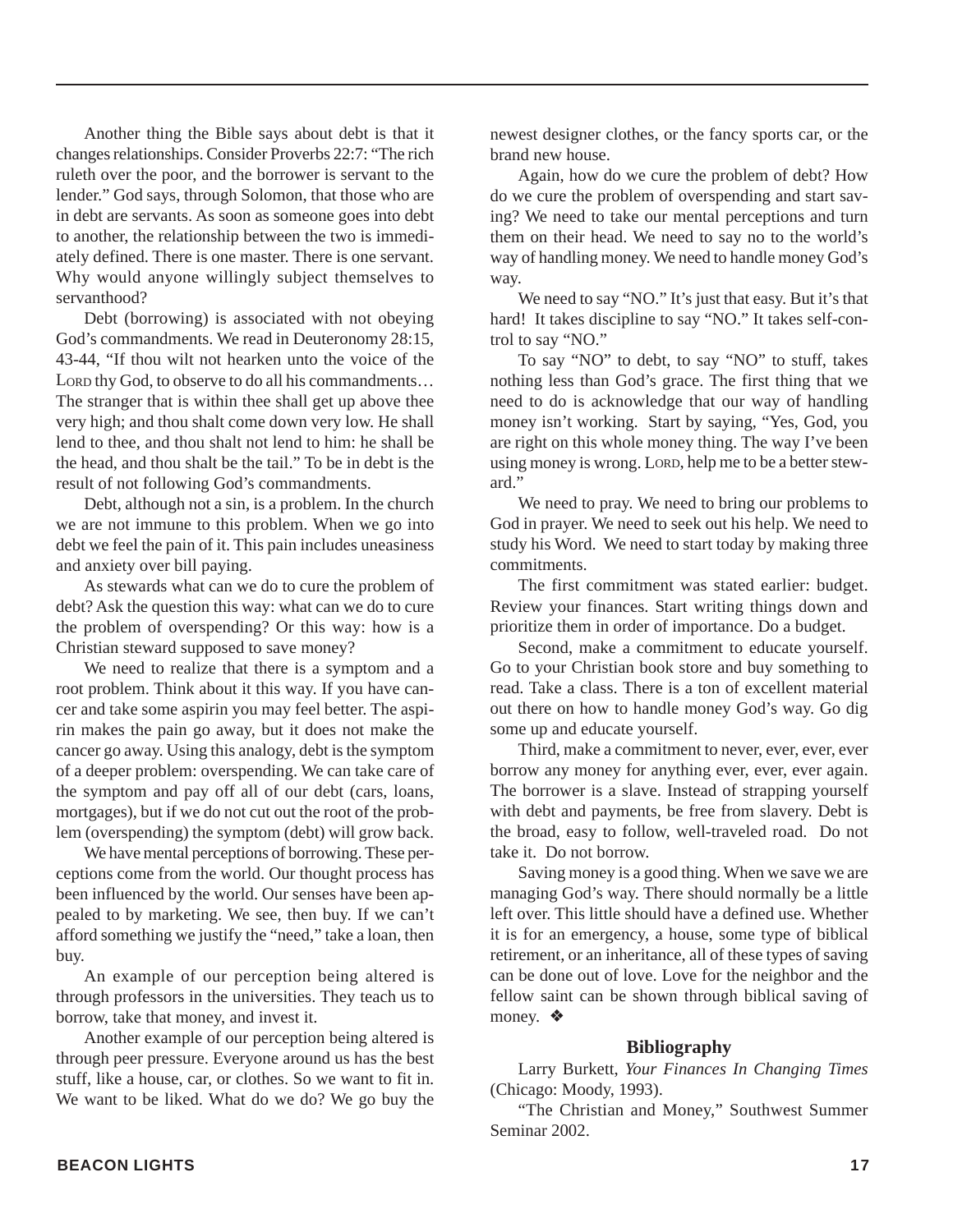Crown Ministries, Inc., *Practical Application Workbook* (Longwood, FL: Crown Ministries, Inc., 1996).

Dr. David Jeremiah, *Investing for Eternity* (San Diego: Turning Point for God, 2003).

Dave Ramsey, *Financial Peace Revisited* (New York: Viking, 2003).

Larry Burkett, *Business by the Book* (Nashville: Thomas Nelson, 1998).

Peter Y. De Jong, *The Ministry of Mercy for Today* (Eugene, OR: Wipf & Stock, 2003).

*\_\_\_\_\_\_\_\_\_\_\_\_\_\_\_\_\_\_\_\_\_\_\_\_\_\_\_\_\_\_\_\_\_\_\_\_\_\_\_\_\_\_\_\_\_ Darren is a member of First Protestant Reformed Church in Grand Rapids, Michigan.*

Memoir of Rev. C. Hanko

### Rev. C. Hanko Chapter 9 Rev. Hoeksema Is Deposed

edited by Karen Van Baren

Editor's note: *Rev. Hanko here relates to us the monthslong process that ended in the deposition of Rev. Hoeksema. It is an eye witness account, and a moving one, though not without its humor.*

The 1924 Synod's decisions did not settle the prob-<br>lems in Eastern Ave. church. Now that synod had<br>spoken, the confess his sin of distributing conjes of lems in Eastern Ave. church. Now that synod had spoken, the consistory demanded of Rev. Vander Mey that he confess his sin of distributing copies of his protest throughout the churches, and of the three protestants that they retract their accusation of public sin. Since all parties involved not only refused, but showed a hostile attitude, this matter was brought by the consistory to Classis Grand Rapids East on August 20, 1924. The consistory requested that the classis rescind its former decisions according to which the consistory had been advised to lift the censure of the protestants.

Classis East did not advise lifting the censure from Rev. Vander Mey, but they did advise that the censure of the protestants should be lifted as soon as possible, on the ground that synod had sustained the accusation of these protestants against their pastor.

Classis did exactly what the synod refused to do. By their decision they actually accused Rev. Hoeksema of *public sin* by his denial of common grace. This was the first step toward his deposition and the expulsion of the congregation from the denomination!

The consistory felt compelled to call a congregational meeting on September 2, in which the decision of the classis was explained and opportunity was given to all confessing members to sign a protest against this action of the classis. Ninety- two members formulated a protest against this congregational meeting, accusing the consistory of mutiny and rebellion, as well as allowing women to vote at a congregational meeting (though in reality there was no vote taken).

The classis met, recessed, and met again repeatedly. (It should be understood that Rev. Hoeksema and his consistory resided in Classis Grand Rapids East while Rev. Danhof and Rev. George Ophoff, who joined them in their stand, resided in Classis Grand Rapids West.) Their meetings might be compared to a sort of correspondence course between the Eastern Avenue consistory and the classis. Classis met, heard the answer of the consistory, placed it in the hands of a committee from the theological school, recessed only to meet again when this committee was ready to report.

One cannot help but ask why these ecclesiastical assemblies dealt with Rev. Hoeksema and his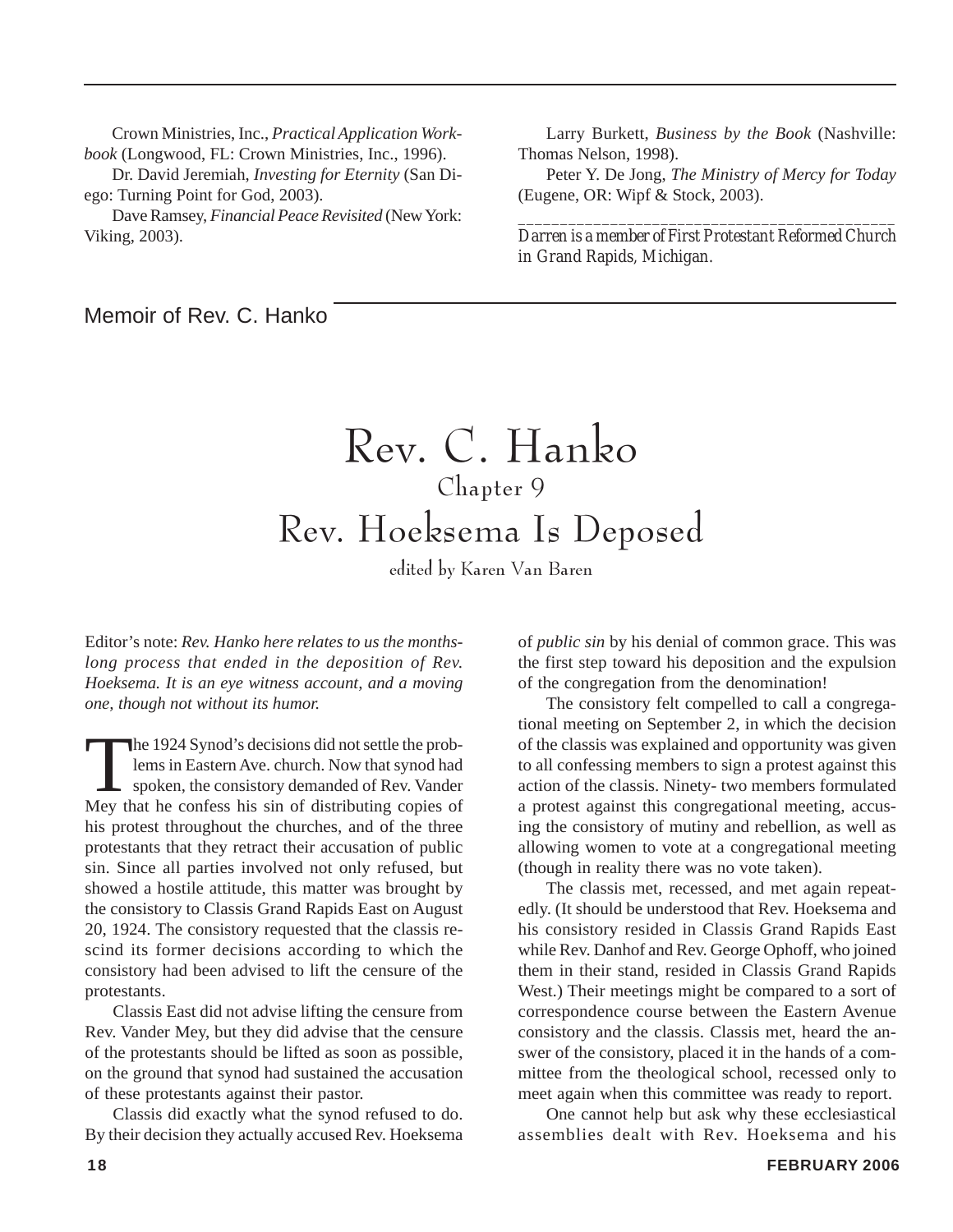consistory in such a strange, improper and illegal manner. Why? It is obvious that they wanted to avoid with all their power a direct confrontation with Rev. Hoeksema. The reason is evident. Rev. Hoeksema stood intellectually head and shoulders above all the leaders of that day. They all knew that if he were given the opportunity of a public discussion or debate, his strong oratorical ability, but still more his intellectual acumen would convince many listeners. It would even expose these leaders in their foolishness and their error. This they avoided with might and main, and therefore consistently refused to allow him to speak in his own defense.

Although this was not demanded of the other ministers and consistories, Classis Grand Rapids East demanded of Rev. Hoeksema and his consistory that they sign the Three Points of Common Grace adopted by synod.

These were crucial times. Many visitors attended every session of classis. Women took their crocheting, sewing or knitting along and stayed all day. At five o'clock they went home to make supper, so that their husbands could attend the evening sessions.

In the meantime, in an attempt to prevent Rev. Hoeksema and Rev. Danhof from defending their position, Rev. Hoeksema was forced to resign as editor of the rubric "Our Doctrine" in *The Banner*. And thus, a Free Reformed Publishing Association was organized, so that these men could freely write their views and opinions in *The Standard Bearer*, which became the voice of our denomination.

Every Sunday, especially in the evening, the Eastern Avenue Church was filled beyond capacity. Visitors came from various churches to hear our pastor. Not only were seats placed in the aisles and in front of the platform, but some sat on the platform and on the steps leading up to the platform. Those who could not be seated stood in the hallways so that repeatedly the fire chief came to clear the hallways.

One professor at Calvin came to hear Hoeksema preach. In his sermon, Hoeksema took a dig at Socrates and other philosophers. The next day this professor came to class and said, "Our beloved Socrates was dragged through the mud again last night." By that time, in the eyes of the professor, Socrates, by God's common grace, without a speck of special grace, had come right up to the portals of heaven.

Even the children marching to Franklin Park for a Sunday School picnic, walked along Eastern Avenue and Franklin Street shouting, "1, 2, 3, 4, who are we for? Hoeksema!"

The controversy created a stir far beyond the local congregation. For one thing, common grace was discussed in the homes at mealtime even when visitors were present, on the street corners and in the grocery store. Whenever you saw a group of people together in earnest discussion you could be sure that they were discussing the topic of the day. Those in favor of common grace would ask, "If an unbeliever pulls another man out of the ditch is he doing good?" We'd say, "No." They'd say, "Is he doing any good if he leaves him in the ditch?" And we'd answer, "No, he isn't doing any good then either."

Even in Calvin College and Seminary, which I was attending at the time, there was a lot of tension. The professors did not fail to make cutting remarks about the Revs. Hoeksema and Ophoff. Among the students there was constant debate. Prof. Volbeda's son was always ready to agree with me, while Prof. Berkhof's son took up the defense of the classis. When the ministers were deposed, we who continued with them were virtually ignored.

So when the time neared that Hoeksema was going to be suspended, Prof. Clarence Bouma, a cousin of my mother's, came over when my mother was alone and told her that I should not be allowed to stay with Hoeksema. He said that I was needed in the CRC and Hoeksema would never amount to anything anyway. When I came home she was crying because she felt bad about that. I told her that I had decided to go with Hoeksema. Earlier this had been in some doubt. But after I met privately with Rev. Hoeksema, my mind was made up.

The *Grand Rapids Press* carried information regarding Classes Grand Rapids East and West on the front page of the evening paper whenever possible. One evening a headline on the front page read: "Rev. Ophoff Chooses Death." He had said at a meeting of Classis West that he would prefer to face a cannon rather than sign the Three Points.

It so happened that I made confession of faith on a Thursday evening in December, the day before Rev. Hoeksema was suspended from office and his consistory deposed. The next morning I was at school for an early class. Immediately I was informed by one of the students who was in the know, that "Today your minister will be suspended from his office," followed by the question, "What are you going to do?" I an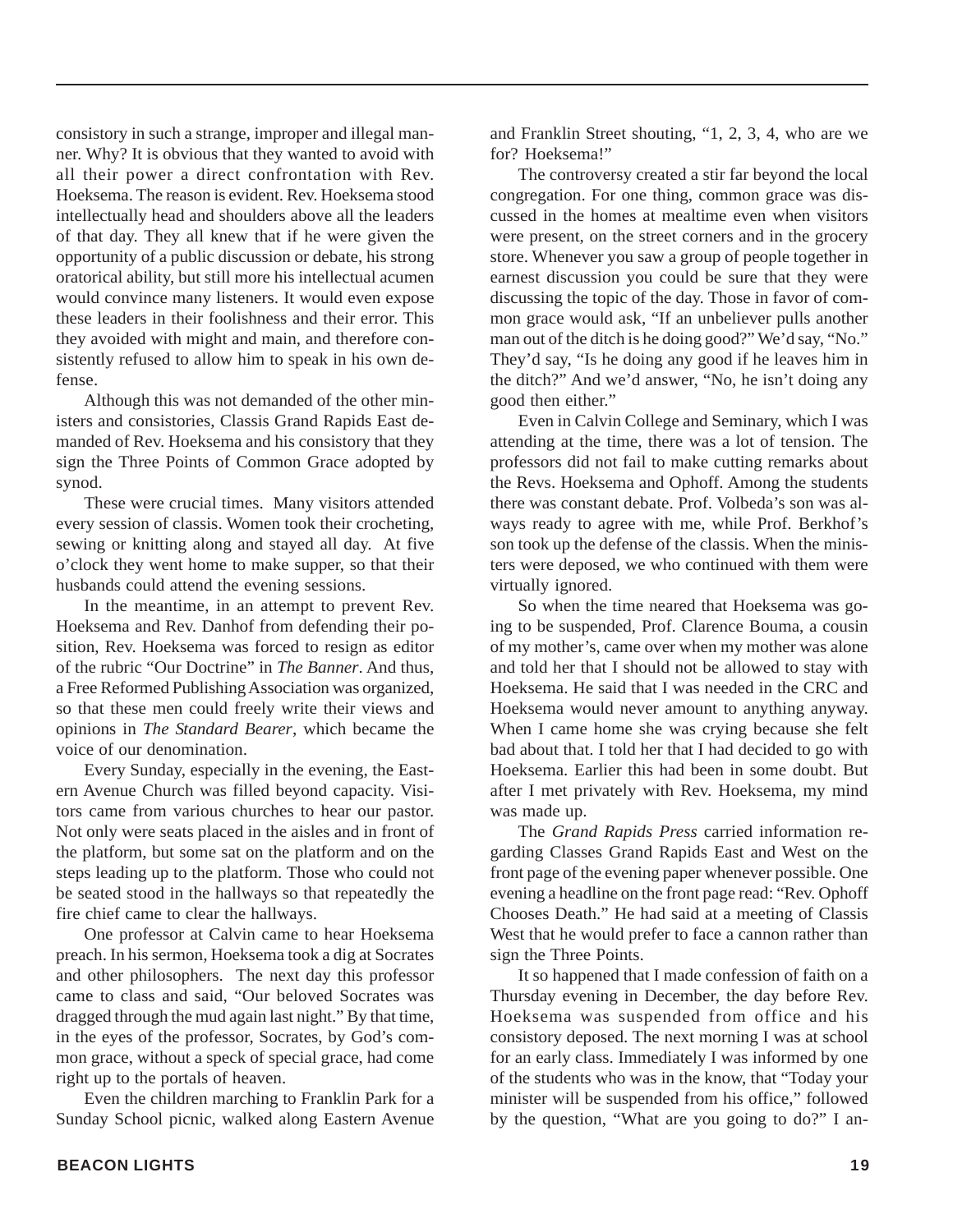swered that when he was put out I was put out also. I was told by him and a few others, "Then we shake hands now for the last time."

As was expected, on December 12, 1924 Rev. Herman Hoeksema was suspended from the office of the ministry of the Word and sacraments and his consistory was deposed. Needless to say, in January he was deposed, and shortly after Rev. Danhof and Rev. Ophoff were suspended and along with them their consistories were deposed.

Even that action was contrary to the Church Order. It has always been maintained that according to the Scriptures and sound reformed principles, Christ rules his church. Christ opens and closes the gates of the kingdom of heaven. He calls the minister of the Word, the elders and the deacons to their respective offices. Christ does so through the consistory, which is the ruling body in the church, representing Christ. A classis or a synod is not a higher authority. They are not governing, but advisory bodies. No classis or synod has the right to exercise discipline over members of the congregations, nor the right to discipline office bearers. They can only *advise*, and if that advice is not adopted they can declare that congregation outside of the denomination. That is the extent of their right. Classis Grand Rapids East and West went far beyond that.

The next Sunday the congregation of Eastern Avenue met with mixed feelings. There were tears, but there was also joy. Tears? Yes, ninety-two members with their families were no longer with us. Some had refrained from coming for some time, but now these recalcitrants went their sinful way, meeting separately in the Sherman Street Church. But there was more, for we were illegally, even cruelly cast out of the denomination in which many of us had been baptized and reared. There was no doubt in our minds but that when they cast out our pastor and consistory, we also were cast out.

Our pastor, consistory and we have often been accused of having withdrawn from the CRC. That is not true. Our minister and our consistory were deposed because of their convictions. As a result, we also were placed outside of the denomination because of our convictions.

More than that, in some instances husband and wife stood diametrically opposed to each other, families were permanently broken up, friendships were ended. A split in the church is a very painful experience. My three

half sisters and my full sister Sena with their families all remained in the CRC and became bitterly opposed to us. On birthdays we still came together but as soon as any reference was made to church or doctrine the older ones became angry and threatened to go home.

Many of us could not refrain from singing: *Friend and lover are departed, Dark and lonely is my way; Lord, be Thou my friend and helper, Still to Thee, O Lord, I pray* (Psalter 240:5).

Yet there was joy. And the joy far outweighed the grief. It was indeed a relief that peace was once more restored in the congregation. The offense of the presence of the protestants was removed. We could worship once more in complete harmony and unity. The struggle that had been foremost in our prayers and had caused many sleepless nights was over. We realized that the Lord had done great things for us.

For our God had brought about a reformation! Well might be added, a very necessary reformation. On that first Sunday our pastor chose as text for his sermon, John 6:67, "Then said Jesus unto the twelve, Will ye also go away?" We were forcefully reminded that we should not come along because of sympathy or sentiment or for any ulterior reason. We should not remain with the congregation because of the cruel injustice that had been performed. Before the face of God we should take our stand out of conviction, deep conviction of the truth, and love for the sovereignty of our God.

At the close of the service the rafters fairly rang with the joyful praise to God in the strain of the psalmist,

- *Thou art, O God, our boast, the glory of our power: Thy sovereign grace is e'er our fortress and our tower.*
- *We lift our head aloft, for God, our shield is o'er us,*
- *Through him, through him alone, whose presence goes before us.*
- *We'll wear the victor's crown, no more by foes assaulted,*
- *We'll triumph through our King, by Israel's God exalted* (Psalter 422:6). ❖

*\_\_\_\_\_\_\_\_\_\_\_\_\_\_\_\_\_\_\_\_\_\_\_\_\_\_\_\_\_\_\_\_\_\_\_\_\_\_\_\_\_\_\_\_\_\_\_\_\_\_ Karen is a member of Protestant Reformed Church in South Holland, Illinois, and a granddaughter of Rev. C. Hanko.*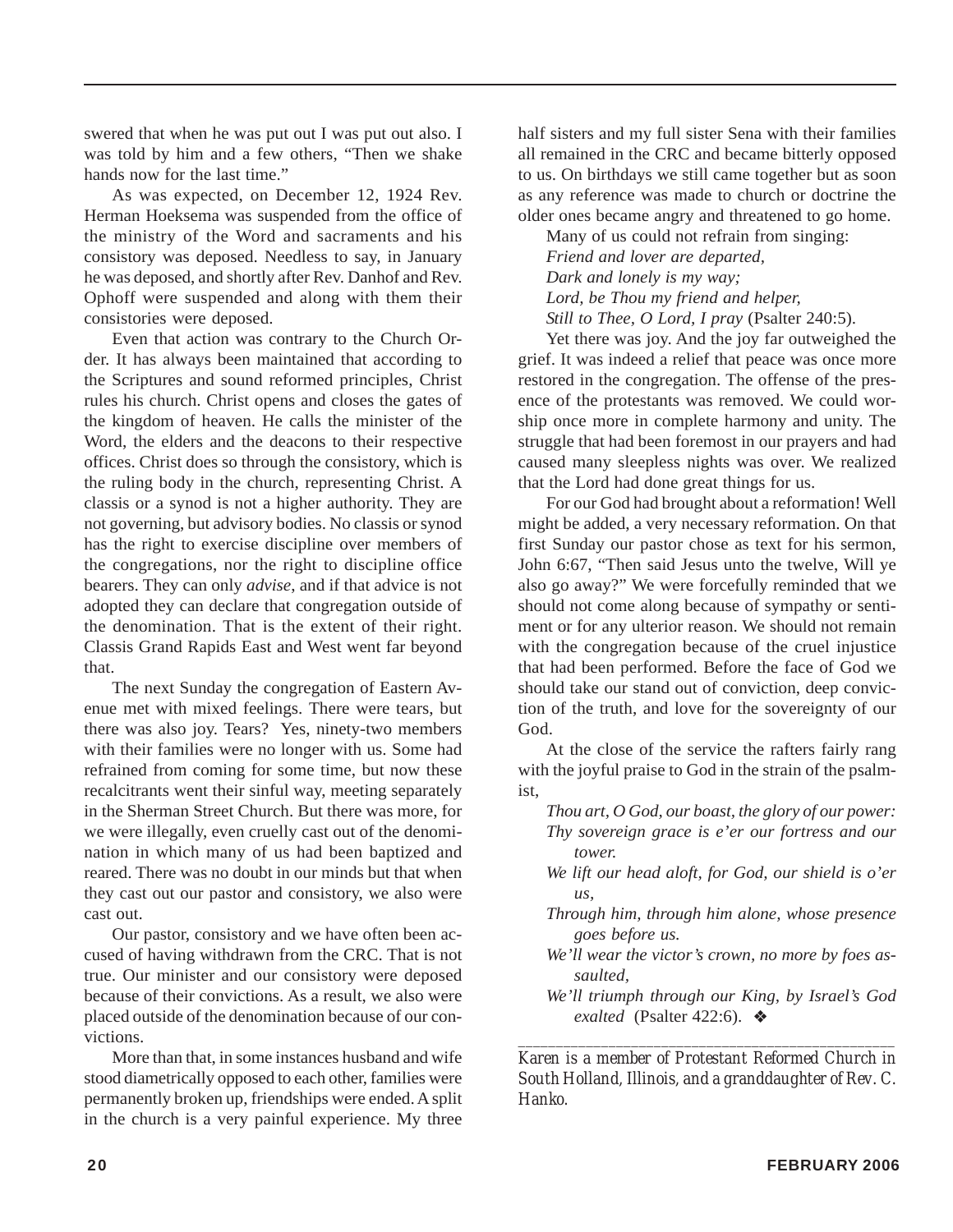### From the Pastor's Study



## The Church, the Pillar and Ground of the Truth (2)

by Rev. Angus Stewart

The church's calling in the world is to uphold<br>the whole truth of God set forth in the 66 books<br>of sacred Scripture, including not only the at-<br>tributes of God, the wickedness of man, the irresistthe whole truth of God set forth in the 66 books of sacred Scripture, including not only the attributes of God, the wickedness of man, the irresistible grace of the Holy Spirit, the Lord's covenant with believers and their seed, etc., but also the Christian's duty "to do justly, and to love mercy, and to walk humbly with" his God (Mic. 6:8). From I Timothy we learn that the church must testify publicly of the purpose of the law (ch. 1), the role of men and women in the church (ch. 2), the qualifications for special office bearers (ch. 3), the "latter times" (ch. 4), care for widows (ch. 5) and work and covetousness (ch. 6). Moreover, after declaring that the church is "the pillar and ground of the truth"  $(3:15)$ , the next verse explains the very heart and core of that truth: "the mystery of godliness" formerly hidden but now revealed in the incarnation, life, death, resurrection and ascension of Christ. "And without controversy [i.e. confessedly] great is the mystery of godliness: God was manifest in the flesh, justified in the Spirit, seen of angels, preached unto the Gentiles, believed on in the world, received up into glory" (3:16). Clearly, declaring God's truth to the nations centres on proclaiming Him who is "the way, the *truth*, and the life" (John 14:6).

The church holds up the truth in the world, in part, by *preserving and translating* the sacred Scriptures. The OT church was the custodian of the truth, for unto the Jews "were committed the oracles of God" (Rom. 3:2). Before the age of printing, members of the NT church engaged in painstaking copying of God's Word. The NT church, especially in its early and modern eras, has laboured in Bible translation. Think of Jerome

and his Latin Vulgate, Luther in the Wartburg toiling on the German Bible, our own William Tyndale and the men who produced the Authorized Version. Of the 6528 or so languages in the world, some two thirds of them still do not have any of the Bible in written form. Though only about 6% of the world's population speaks these languages, important work in the kingdom of heaven remains to be done in this area.

The church also holds up the truth in the world by *interpreting* God's Word, for the Holy Spirit does His work of interpreting His Word in the true church. Church members and office bearers search the Bible daily, comparing Scripture with Scripture. The body labours to understand and expound God's Word. Thus we have biblical commentaries; Christian books and pamphlets; and Reformed catechisms and confessions.

The church especially holds up the truth in the world by *preaching* God's Word, the chief means of grace. The OT prophets preached, Christ preached, the apostles preached, and the church is called to preach. A church must be able to say with Paul that she has "fully preached the gospel of Christ" (Rom. 15:19). ❖

*Rev. Stewart is a missionary of the Protestant Reformed Churches to the Covenant Protestant Reformed Fellowship of Northern Ireland. This series is being reprinted with permission from the Covenant Protestant Reformed Fellowship website, http://www.cprf.co.uk/ Volume X, Issues 5.*

*\_\_\_\_\_\_\_\_\_\_\_\_\_\_\_\_\_\_\_\_\_\_\_\_\_\_\_\_\_\_\_\_\_\_\_\_\_\_\_\_\_\_\_\_\_\_\_\_\_\_*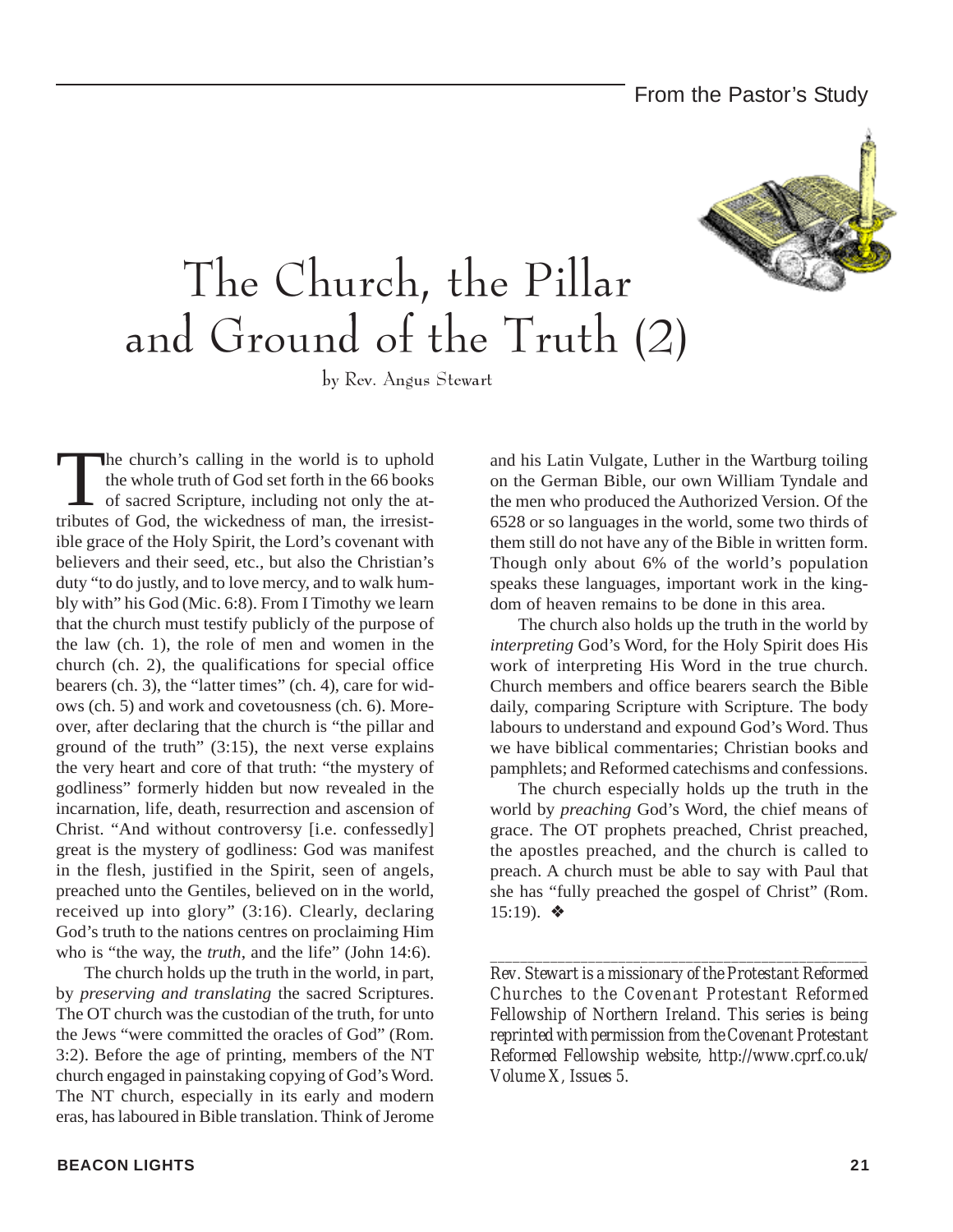

#### **BAPTISMS**

"For the promise is unto you and your children, and to all that are afar off, even as many as the Lord our God shall call." Acts 2:39

The sacrament of Holy Baptism was administered to: Zoe, Amy and Lea, children of Mrs. Karen Campbell—

Ballymena, Northern Ireland/Hudsonville, MI Grant Michael, son of Mr. & Mrs. Bruce Koole—Faith, MI Kelly Ann, daughter of Mr. & Mrs. Brian Koole—Faith, MI Carter Michael, son of Mr. & Mrs. Jason Scholten—

Faith, MI

Nicholas Steven, son of Mr. & Mrs. Brad Baker—First, MI Austin Jay, son of Mr. & Mrs. Jason Bertsch—Grace, MI Elsie Rachelle, daughter of Mr. & Mrs. Jordan VanderKolk—Grandville, MI Ethan Lee, son of Mr. & Mrs. Dewey Engelsma—

Grandville, MI

- Makiah Jo, daughter of Mr. & Mrs. Mike DeJager—Hull, IA
- Natalie Kae, daughter of Mr. & Mrs. John Bishop— Kalamazoo, MI

Evan James, son of Mr. & Mrs. Paul DeJong—Peace, IL

Alyce Kaye, daughter of Rev. & Mrs. Allen Brummel— South Holland, IL

Bekah Jean, daughter of Mr. & Mrs. David Vander Meulen—South Holland, IL

Claire Jeanine, daughter of Mr. & Mrs. Joe Mancusi— South Holland, IL

#### CONFESSIONS OF FAITH

"Train up a child in the way he should go: and when he is old, he will not depart from it." Proverbs 22:6 Public confession of faith in our Lord Jesus Christ was made by: Maria Cleveland—Hope, MI Justin Miersma—Hope, MI Peter Koole—Hope, MI Chad VanBaren—Hope, MI Matthew Kamps—Hope, MI Emily Hoekstra—Hudsonville, MI Cathy Lightner—Hudsonville, MI

#### **MARRIAGES**

"For this God is our God for ever and ever: he will be our guide even unto death." Psalm 48:14 United in the bond of Holy Matrimony were: Mr. Bill Leep and Miss Joanna Rutgers—Grace, MI Mr. Matthew Overway and Miss Christina Meyer—Hope, MI Mr. Mitchell Schimmel and Miss Melissa Engelsma— Hope, MI Mr. Eric Westra and Miss Leanne Kooienga—Hull, IA Mr. Michael Cleveland and Miss Gina Bruinsma—

Redlands, CA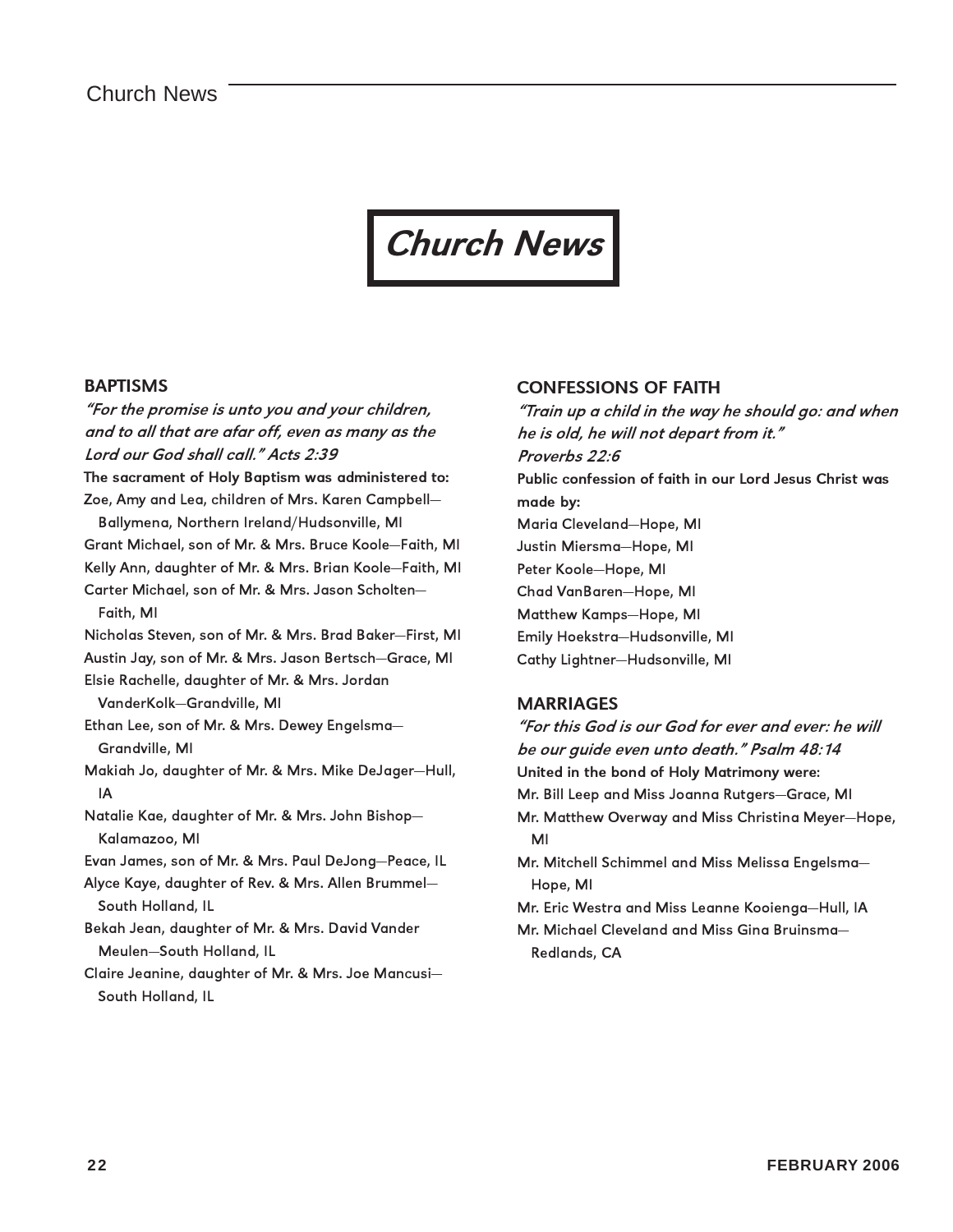# "LITTLE LIGHTS"

### The Answer

. . . let it shine !

by Connie Meyer

Advanced Biology 201. When and how did the world with all its life forms begin? The question had come up before. Kevin hadn't been ready in the past, but he was ready now. He raised his hand. He knew the answer.

"God created the world in six days out of nothing. Evolution says it took millions of years to make creatures out of other creatures, but that's not what the Bible says: 'Through faith we understand that the worlds were framed by the word of God, so that things which are seen were not made of things which do appear.'"

All eyes in the classroom were on Kevin. Most were wide with surprise; some were narrow with anger. No one nodded. No one appeared to agree with him. He stood completely alone.

"Thank you, Kevin," the professor said, "but Scripture proves nothing. That is your interpretation and your opinion. Others believe it happened otherwise. Scientific fact cannot be denied."

Sweat formed in the palms of Kevin's hands. His knees began to tremble. The professor looked around the classroom to see if anyone else would contribute to the discussion, but no one seemed to have anything to say at that moment. Kevin took the opportunity. He forced his hand up one more time.

"Kevin?"

"True faith is certain knowledge and confidence. That means I *know* this is true. Scientific theories come and go, but the Word of God is forever sure."

The professor smiled and drummed his fingers on his desk. "Indeed, what confidence you have! But where is the scientific evidence for what you believe? This kind of faith cannot be proven."

"The fossil record is very clear," another student added.

"We can't lift up our ideas over other peoples'. Everyone has their opinion," added another.

The discussion continued. Kevin remained alone, but he was thankful that the truth of God's Word had finally been set forth. He knew he had been given the wisdom and courage to answer. Truly, he knew that faith is a gift of God. ❖

**Where in Scripture do we find the verse that Kevin quoted in the story? Starting with the letter by the arrow, count every third letter or number and write each one down in the circles provided. Unscramble them to find the**



## OOOOOOOOOO

\_ \_ \_ \_ \_ \_ \_ \_ \_:\_

*Connie is the mother of 5 children and a member of Hope Protestant Reformed Church in Grand Rapids, Michigan.*

*\_\_\_\_\_\_\_\_\_\_\_\_\_\_\_\_\_\_\_\_\_\_\_\_\_\_\_\_\_\_\_\_\_\_\_\_\_\_\_\_\_\_\_\_\_\_\_\_*